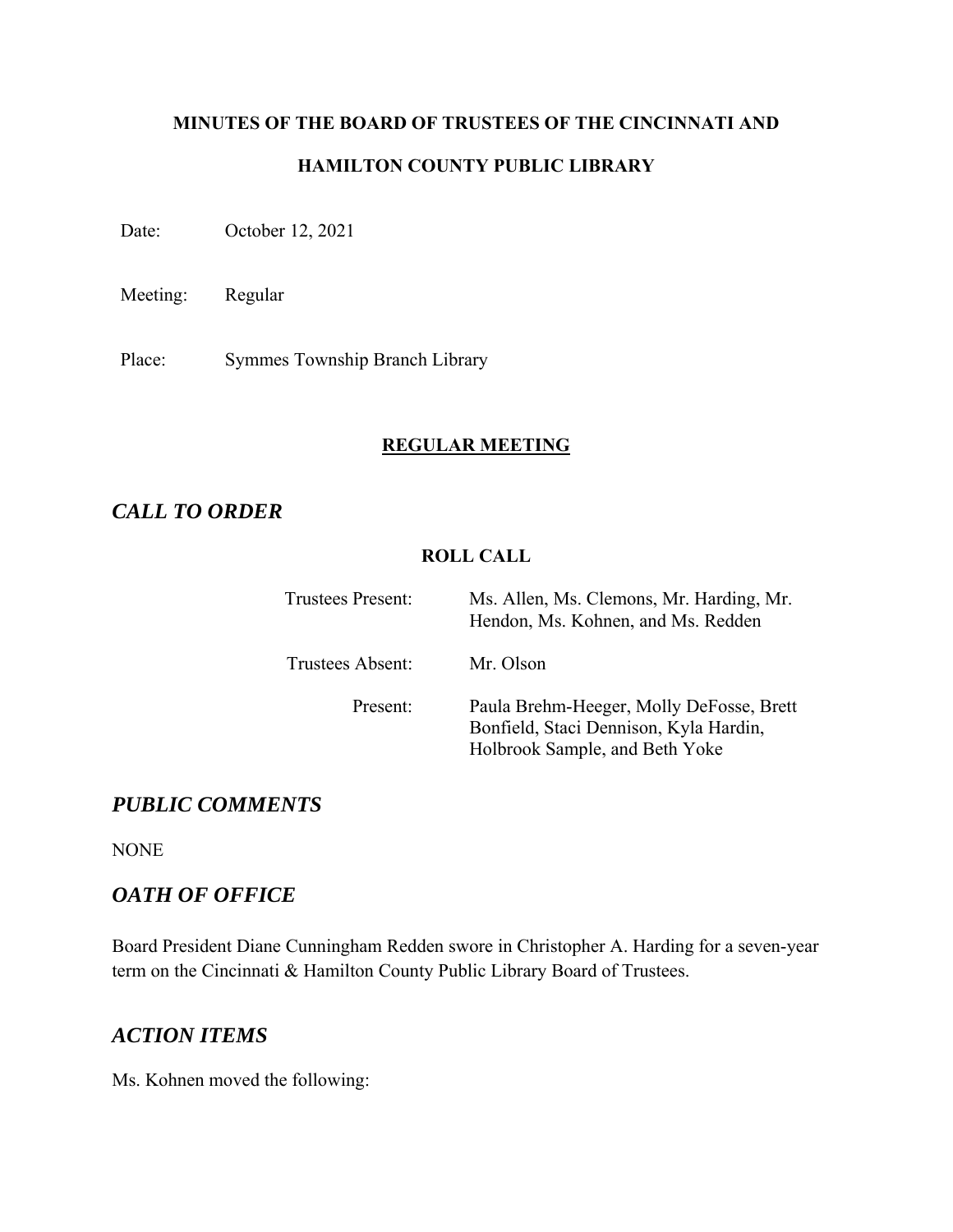**Adopt a resolution in honor of dedicated Friends of the Library leader and volunteer Mary Lu Aft, who is retiring from the Friends Board after more than 30 years of service to our Friends and Library.** 

#### **Accept the following adjustment to the 2022 closing schedule:**

There is a slight adjustment to the 2022 closing schedule. Juneteenth occurs on a Sunday, and in following with the pattern of closing for Sunday holidays, we will close the following Monday, June 20. The updated schedule is below.

Saturday, January 1 – New Year's Day Monday, January 17 – Martin Luther King Jr. Day Sunday, April 17 – Easter Monday, May 30 – Memorial Day Sunday, June 19 – Juneteenth Monday, June 20 – Juneteenth Recognized Monday, July 4 – Independence Day Monday, September 5 – Labor Day Thursday, November 24 – Thanksgiving Day Saturday, December 24 – Christmas Eve Sunday, December 25 – Christmas Day Monday, December 26 – Christmas Day Recognized Saturday, December 31 – New Year's Eve close at 5:00 p.m. Sunday, January 1, 2023 – New Year's Day Monday, January 2, 2023 – New Year's Day Recognized

Ms. Redden seconded.

Voting for the motion: Ms. Allen, Ms. Clemons, Mr. Harding, Mr. Hendon, Ms. Kohnen, and Ms. Redden…6 ayes. The motion carried. **(48-2021)**.

Mr. Hendon moved the following:

 **Authorize the following appropriation change to account for a contribution received earlier this year to purchase Library materials.** 

### *General Fund*

*Expenses*

| Library materials-increase by | 5,442.89 |
|-------------------------------|----------|
| Increase in expenses          | 5,442.89 |

 **Confirm the following appropriation increase to account for actual activity in the CARES Act Grant Fund:**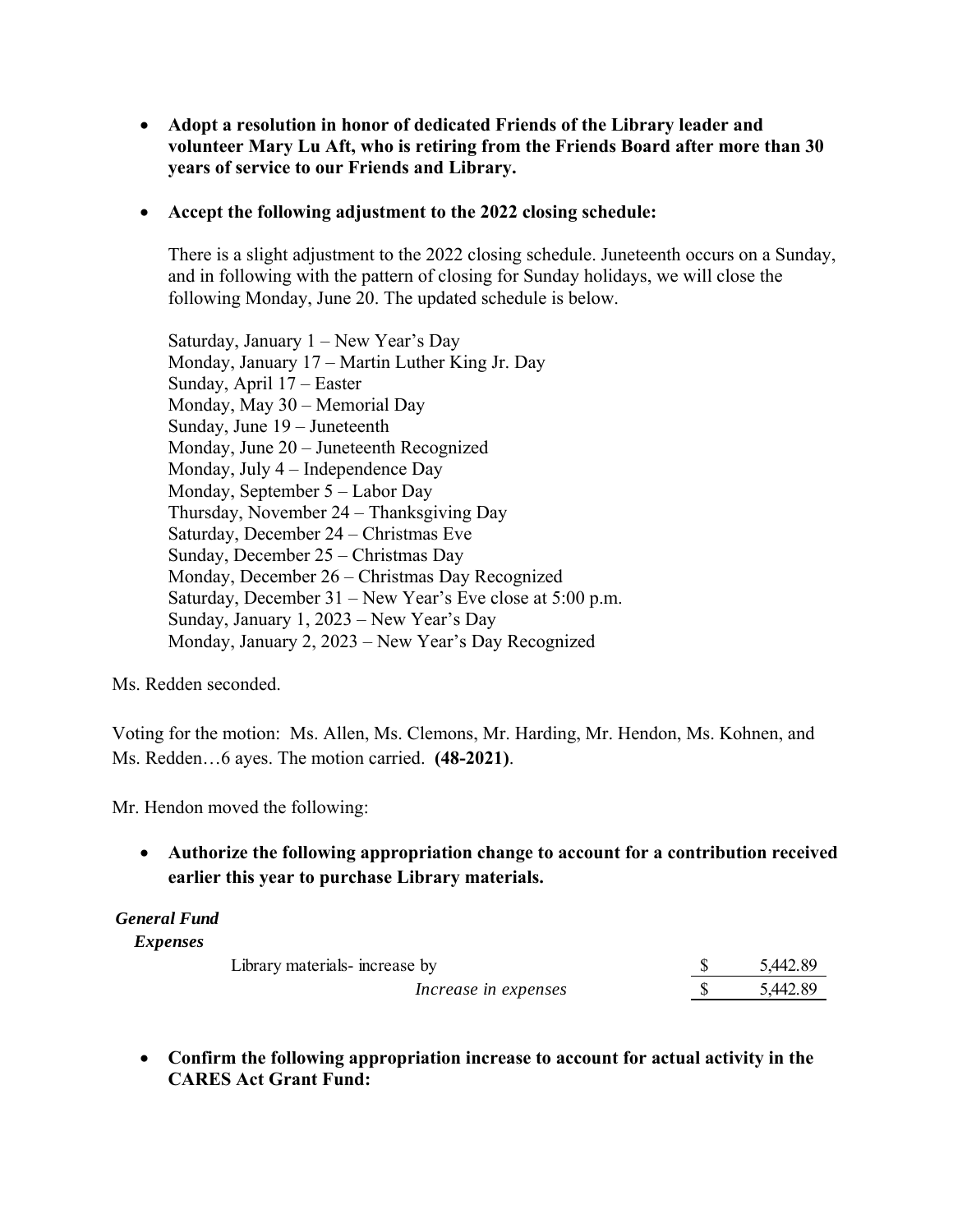#### *CARES Act Grant Fund*

*Expenses*

| Supplies - decrease by                         | (17,400.00) |
|------------------------------------------------|-------------|
| Purchased and Contracted Service - increase by | 17,400.00   |
| Net change in expenses                         |             |

### **Authorize the establishment of estimated resources and annual appropriations for two recently awarded LSTA grants.**

#### *LSTA Grant Fund*

*Revenue*

|                 | Intergovernmental revenue - increase by        |   | 104,482.00 |
|-----------------|------------------------------------------------|---|------------|
|                 | Increase in revenue                            |   | 104,482.00 |
|                 |                                                |   |            |
| <i>Expenses</i> |                                                |   |            |
|                 | Purchased and Contracted Service - increase by | S | 4,999.00   |
|                 | Capital Outlay -increase by                    |   | 99,483.00  |
|                 | Increase in expenses                           |   | 104,482.00 |

 **Authorize the modification of the annual appropriations in the Building and Repair Fund to account for updates to the originally estimated activity by object as follows:** 

#### *Building & Repair Fund*

*Expenses*

| Property maintenance and repair - decrease by        |    | (551,000.00)   |
|------------------------------------------------------|----|----------------|
| Property rentals - increase by                       | \$ | 50,000.00      |
| Other rents and leases - increase by                 | S  | 1,000.00       |
| Other contracts and purchases services - increase by | S  | 500,000.00     |
| Land improvements - increase by                      | S  | 2,000,000.00   |
| Building improvements - decrease by                  | S  | (2,250,000.00) |
| Computers and equipment - increase by                | S  | 250,000.00     |
| Net change in expenses                               |    |                |

 **Confirm the following change orders for Perkins/Carmack Construction Inc. for the Deer Park Branch Project:** 

| Perkins/Carmack Construction Inc.                | General Trades | <b>#1</b> | Additional data and electric required      | 36,906.54 |
|--------------------------------------------------|----------------|-----------|--------------------------------------------|-----------|
| Perkins/Carmack Construction Inc. General Trades |                | 1#6       | Additional painting not in scope           | 12,852.00 |
| Perkins/Carmack Construction Inc.                | General Trades | $#^-$     | Additional roof drains and associated work | 50,604.75 |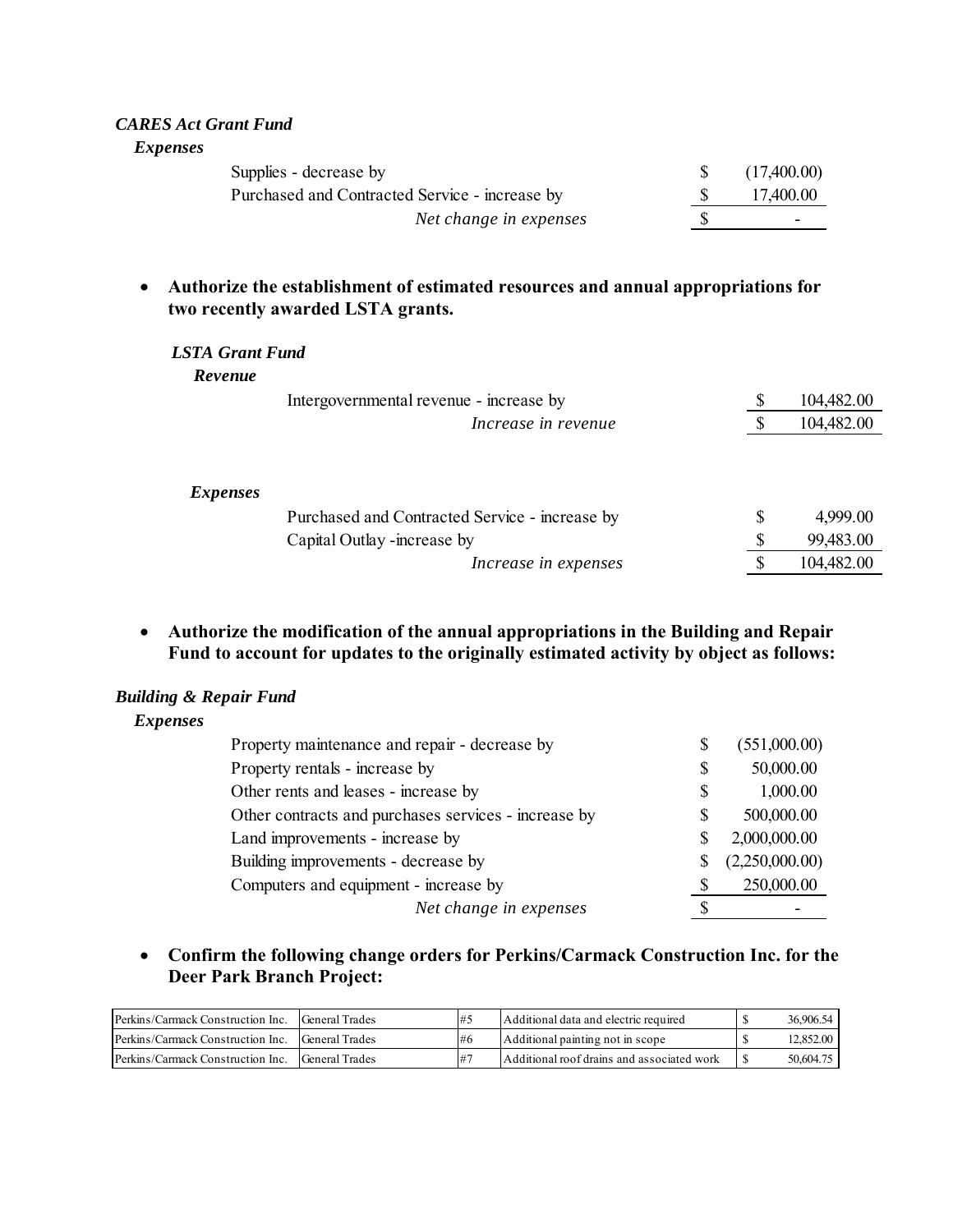The change orders are primarily the result of the additional scope of adding a kitchenette in the large community room which was inadvertently removed during the final design process. In addition, the interior painting was intended to be completed by Library staff. Based on the timing of the work, the workload of Library staff, and the cost of adding it to the project, it was determined it was the best use of resources to add the work via change order. We anticipate one additional change order to complete the painting. There was also a change order to add additional roof drains and associated work done at the Library's request once the Landlord had replaced the roofing surface. These change orders are accounted for in the owner contingency, and we are still within the overall \$5 million project budget.

The construction of the interior of the branch is ongoing. Based on the challenges in procuring certain building materials and labor market issues, the completion date has been adjusted to late November.

| Number | Purpose                                                   | Amount |              |
|--------|-----------------------------------------------------------|--------|--------------|
| #9     | Additional electric scope for service placement           |        | 50,499.69    |
|        | Minor modifications to electric and drywall offset by a   |        |              |
| #10    | reducction in undercutting                                |        | (12,995.70)  |
| #11    | Deduct from overestimation in CO#8 - Carbon reinforcement |        | (20, 566.66) |

# **Confirm the following change orders to modify the GMP for Megen Construction for the Walnut Hills Branch Accessibility Project:**

The largest change order in this period is related to additional expenses related to the placement of the electric service. The original plans called for the service to be in the rear east corner. This placement would have resulted in the electric pole in front of the center of the building near the entrance to the ramp as well as greater cost from Duke. By relocating it to the west side, the Duke costs were minimized and the pole is near the corner of Taft and Kemper. These change orders are accounted for in the owner contingency, and we are still within the overall \$12.3 million project budget.

In the existing building, most of the interior construction is complete. In the addition, the foundation is almost complete. The site work for the parking lot across the street continues.

# **Confirm the following change orders for the Price Hill Branch Accessibility Project:**

| 111<br>-00<br><b>Inc</b><br>10h<br><b>TOPS</b><br>-lectrica<br>. A dr<br>ำท⊾<br>-100<br>elec.<br>''rıca ı<br>mple:<br>cac<br>١n<br>Ί<br>лэг<br>.77<br>л. а |              |  |  |     |
|------------------------------------------------------------------------------------------------------------------------------------------------------------|--------------|--|--|-----|
|                                                                                                                                                            | <b>Delta</b> |  |  | 116 |

As previously reported the Library has been named in a claim filed by Imbus Roofing on Jostin Construction. Recently, this claim has been stayed due to agreed-upon arbitration by the two parties. The Hamilton County Prosecutor's Office continues to monitor the case on behalf of the Library.

We are still working on the final closeout documentation and a few remaining punch list items.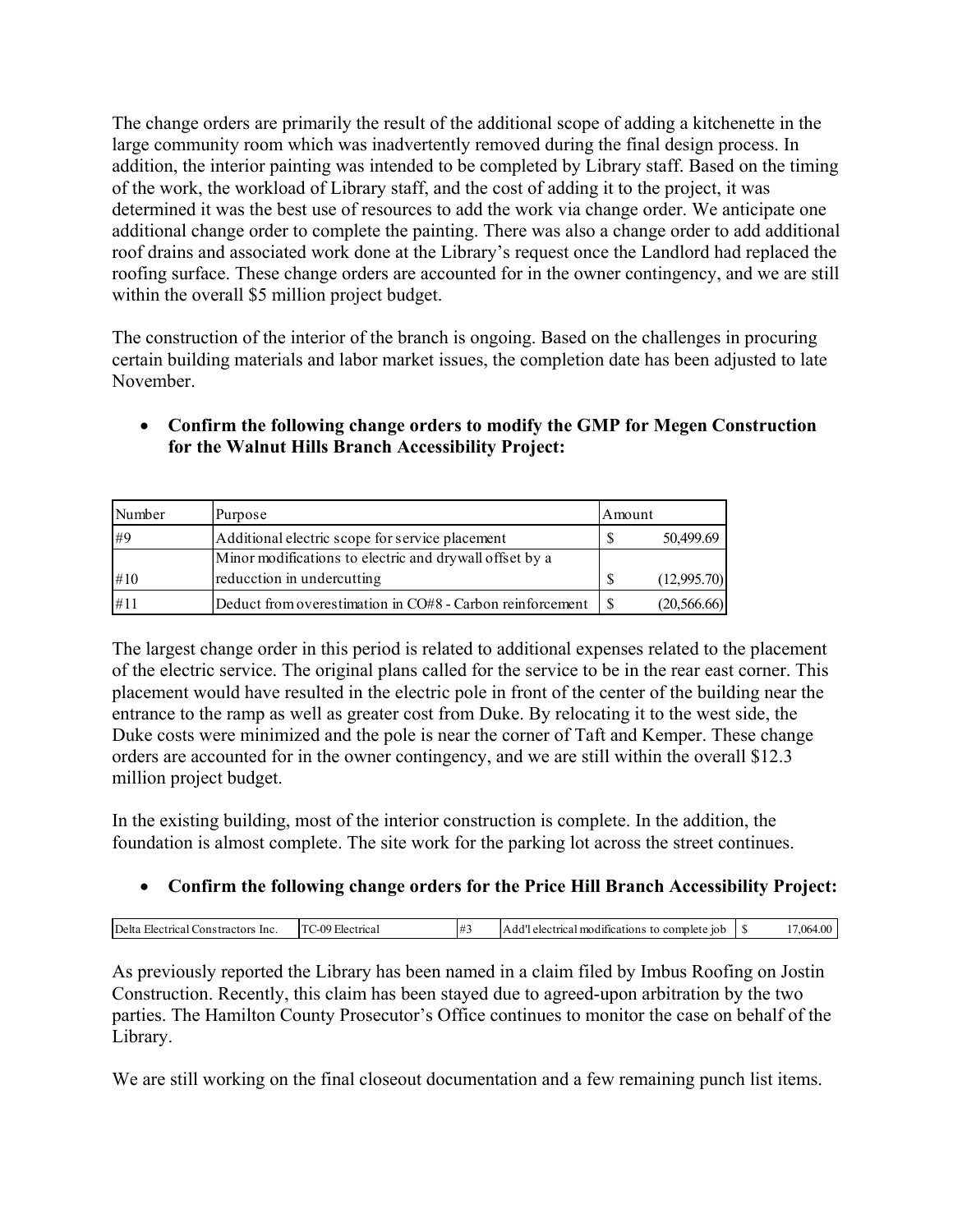# **Confirm the following change orders for the Main Library Energy Retrofit Project:**

|                   |      |    | 1.1<br>credits<br>abatemen<br>TO1<br>various<br>les s<br>$\mathbf{A}$ |        |
|-------------------|------|----|-----------------------------------------------------------------------|--------|
| Geiler<br>Company | - 14 | ،# | <b>Treduced</b><br>scope                                              | 1866.0 |

We are still working on the final closeout documentation and a few remaining close-out items.

As noted in the last several Board reports, the Geiler Co. has filed a claim against the Library stating that the work performed was greater than the contracted scope. The attorney representing Geiler has made two voluminous records requests related to this project. The Hamilton County Prosecuting Attorney's Office has recently recommended non-binding mediation and is working with the opposing counsel to develop a plan.

 **Approve the following resolution as forwarded by Hamilton County Auditor Dusty Rhodes to all County Fiscal Officers the following resolution for acceptance of 2022 tax levy rates and amounts. The resolution is to be approved by a roll call vote and returned to the Auditor before October 20, 2021.** 

**Resolution Accepting the Amounts and Rates as Determined by the Budget Commission & Authorizing the Necessary Tax Levies and Certifying Them to the County Auditor** 

> Board of Trustees Rev. Code, Secs. 5705.34

**WHERE AS**, This Board of Trustees of the Cincinnati and Hamilton County Public Library in accordance with the provisions of law has previously adopted a Tax Budget for the next succeeding fiscal year commencing January  $1<sup>st</sup>$ , 2022; and

**WHERE AS**, The Budget Commission of Hamilton County, Ohio, has certified its action thereon to this Board together with an estimate by the County Auditor of the rate of each tax necessary to be levied by this Board and what part thereof is without, and what part within the ten mill limitation; therefore be it

**RESOLVED**, By the Board of Trustees of the Cincinnati and Hamilton County Public Library, Hamilton County, Ohio, that the amounts and rates, as determined by the Budget Commission in its certification, be and the same are hereby accepted; and be it further

**RESOLVED**, That there be and is hereby levied on the tax duplicate of said Joint District the rate of each tax necessary to be levied within and without the ten mill limitation as follows: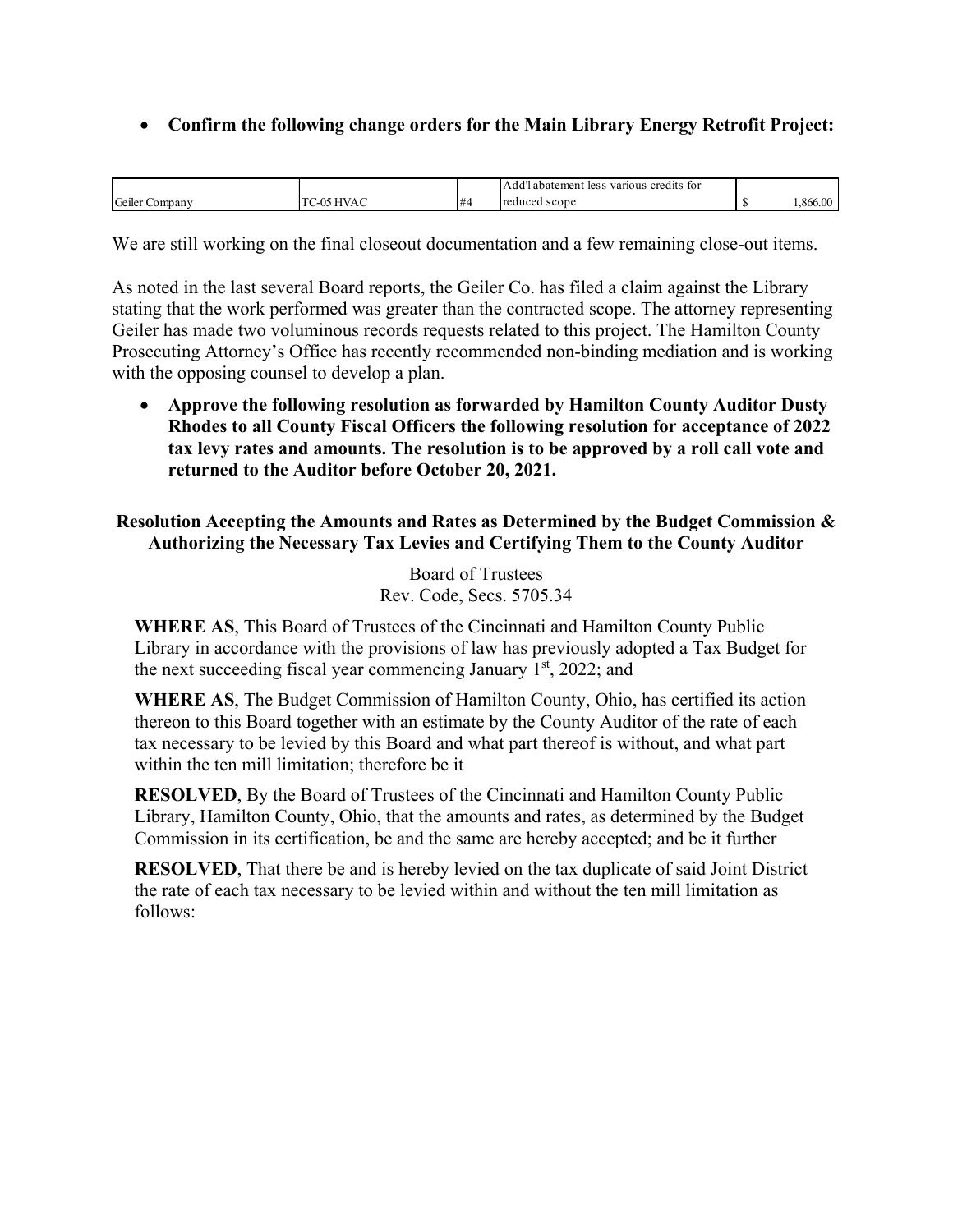

#### and be it further

**RESOLVED**, That the Clerk of this Board be, and is hereby directed to certify a copy of the Resolution to the County Auditor of Hamilton County.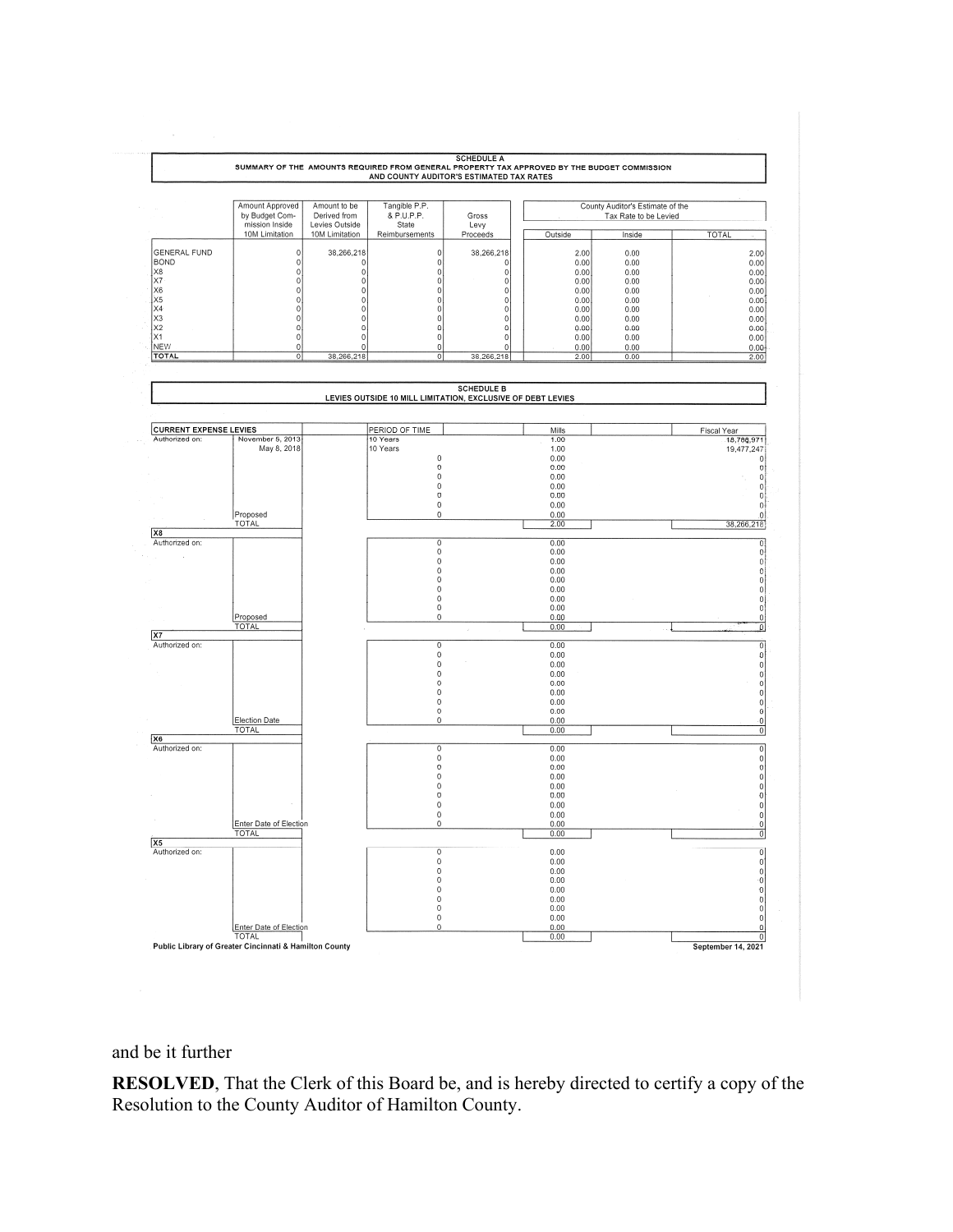Ms. Allen seconded.

Voting for the motion: Ms. Allen, Ms. Clemons, Mr. Harding, Mr. Hendon, Ms. Kohnen, and Ms. Redden…6 ayes. The motion carried. **(49-2021)**.

Ms. Allen moved the following:

 **Approve recommendation that the premium cost share remain the same: employee 16% - employer 84%, for both the current HSA and low deductible PPO medical benefit plans and a cost share of employee 5% - employer 95% for the higher deductible PPO plan and HMO plan. In addition, approve recommendation that the dental plan cost share remain the same: employee 35% - employer 65% and that the Library continue to contribute 25% (pro-rated as necessary) towards the deductible into the employee's Health Savings Account for staff participating in the HSA plan.**

The Human Resources team and benefits broker, USI, conducted medical carrier reviews of the most competitive major carriers. Each of the carriers submitted quotes and plans, which were reviewed by our benefits team and our Benefits Work Group. Our decision is to remain with Anthem for our medical plans for 2022, as the rates were competitive at a 5% increase for our current HSA, HMO and PPO plans. All plan designs will remain the same.

A dental carrier review was also conducted and our current carrier returned with a 5% increase in premiums. We have decided to make a dental carrier change to Delta Dental due to the ability to receive the same plan design at no increase in cost.

The benefits open enrollment will begin Monday, November 1, 2021.

Mr. Hendon seconded.

Voting for the motion: Ms. Allen, Ms. Clemons, Mr. Harding, Mr. Hendon, Ms. Kohnen, and Ms. Redden…6 ayes. The motion carried. **(50-2021)**.

# *INFORMATIONAL ITEMS*

# **EVA JANE ROMAINE COOMBE DIRECTOR'S REPORT**

Ms. Brehm-Heeger reported that:

• Christopher A. Harding is the newest appointment to the Library Board. A graduate of Xavier University, Mr. Harding received his bachelor's degree with honors in political science and from Xavier's premier interdisciplinary program, Philosophy Politics & the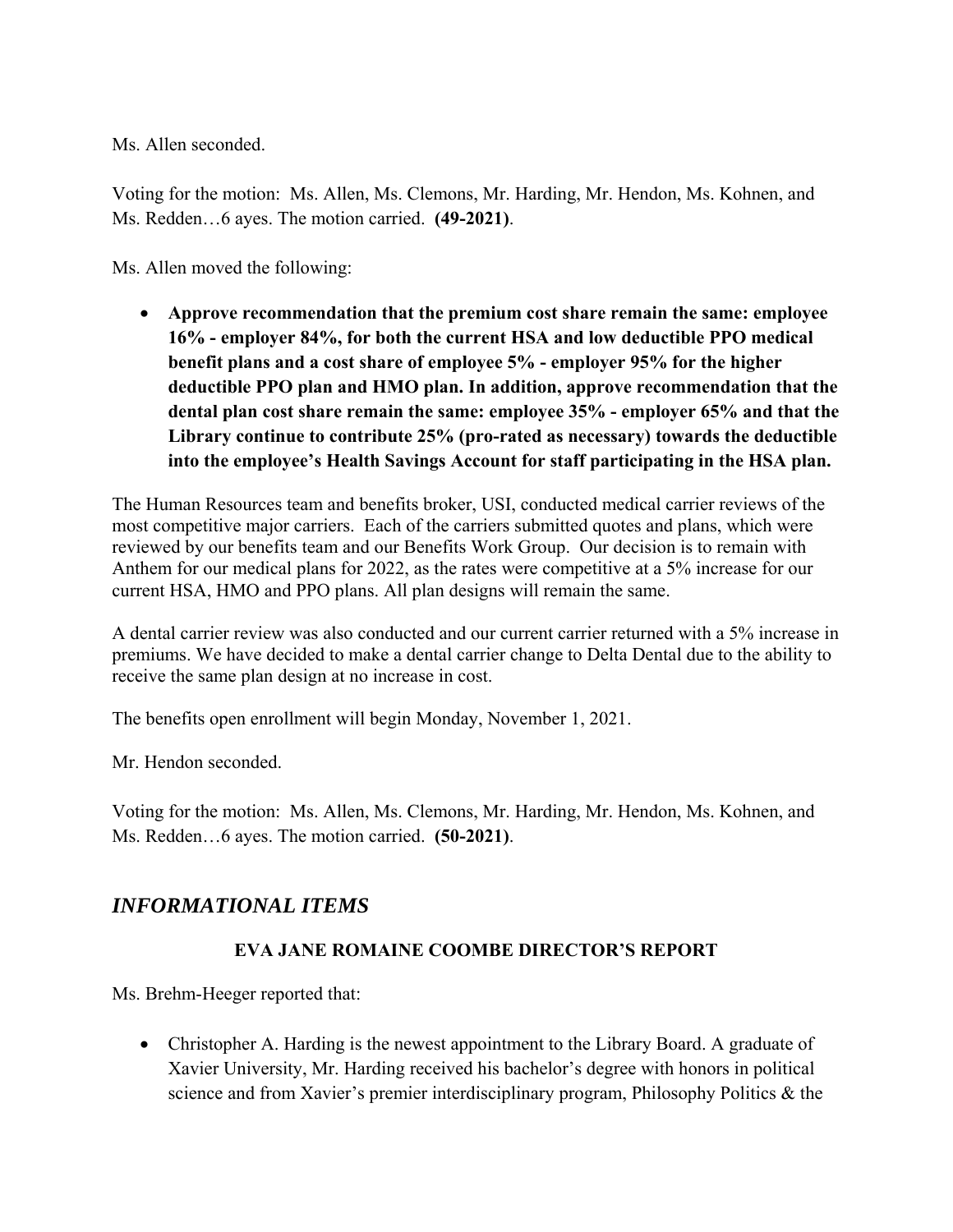Public. He has worked as a political consultant on several countywide campaigns, including multiple Democratic candidates for office and the Issue 7 Transit Levy. He formerly worked in Washington, DC for the Feighan Team Inc., a lobbying firm, and the National Association of Latino Community Asset Builders as a Policy Associate, and served as the Public Policy Chair for the Ohio state chapter of the League of United Latin American Citizens. Currently, he serves as Bailiff to the Honorable Christopher Wagner in the Hamilton County Court of Common Pleas. Also, he is involved with his local community council as an elected Trustee to Clifton Town Meeting. He is a member of the Hamilton County Democratic Party's Executive Committee and the Ohio Democratic Party as the Hispanic Caucus Secretary. He is a resident of Clifton.

- On September 24th, we were joined by community members, guests, elected officials, staff members, and former staff members for an event to celebrate and remember all that the South Building of our Main Library has contributed to us individually and collectively in its current architectural form over the years. Board Secretary Retired Judge Allen offered brief comments, and elected officials Representative Catherine Ingram and Cincinnati Council Member Liz Keating also offered memories of using the South Building. The City and County provided resolutions in honor of the event and Rep. Ingram sent a letter, noting the importance of our Library and public space.
- Several staff members will be presenting at the Ohio Library Council (OLC) Annual Convention & Expo in Columbus, October 13-15th. As noted in my August Board report, two of our staff members, Sondra Presley, Senior Branch Manager, Price Hill Branch and David Siders, Civic Engagement Coordinator, will also be honored at the OLC Awards and Honors Luncheon.
- In recognition of the challenging past year and a half and all that our staff members have accomplished given the unprecedented public health crisis, we enthusiastically award every staff member at the Library with a Rufus Award for Customer Service for their commitment to serving the community during a time when the community needed us the most. As Rufus Award winners, each staff member will receive a certificate for one paid day off to use within the next 12 months. The Ohio Library Council also recognized the tremendous contributions the Ohio Public Library community has made across the state during the past 18 months and has named "all public libraries and public library staff" as their winner of the 2020 Innovation Award.
- In September, I had the opportunity to be the featured speaker at Rotary Northeast Cincinnati. I updated Rotary members on the Library's work during the pandemic and on our extensive Facility Master Plan initiative. In October, I was invited to speak (virtually) at the staff day for Live Oak (GA) Public Library. This session focused on staff as an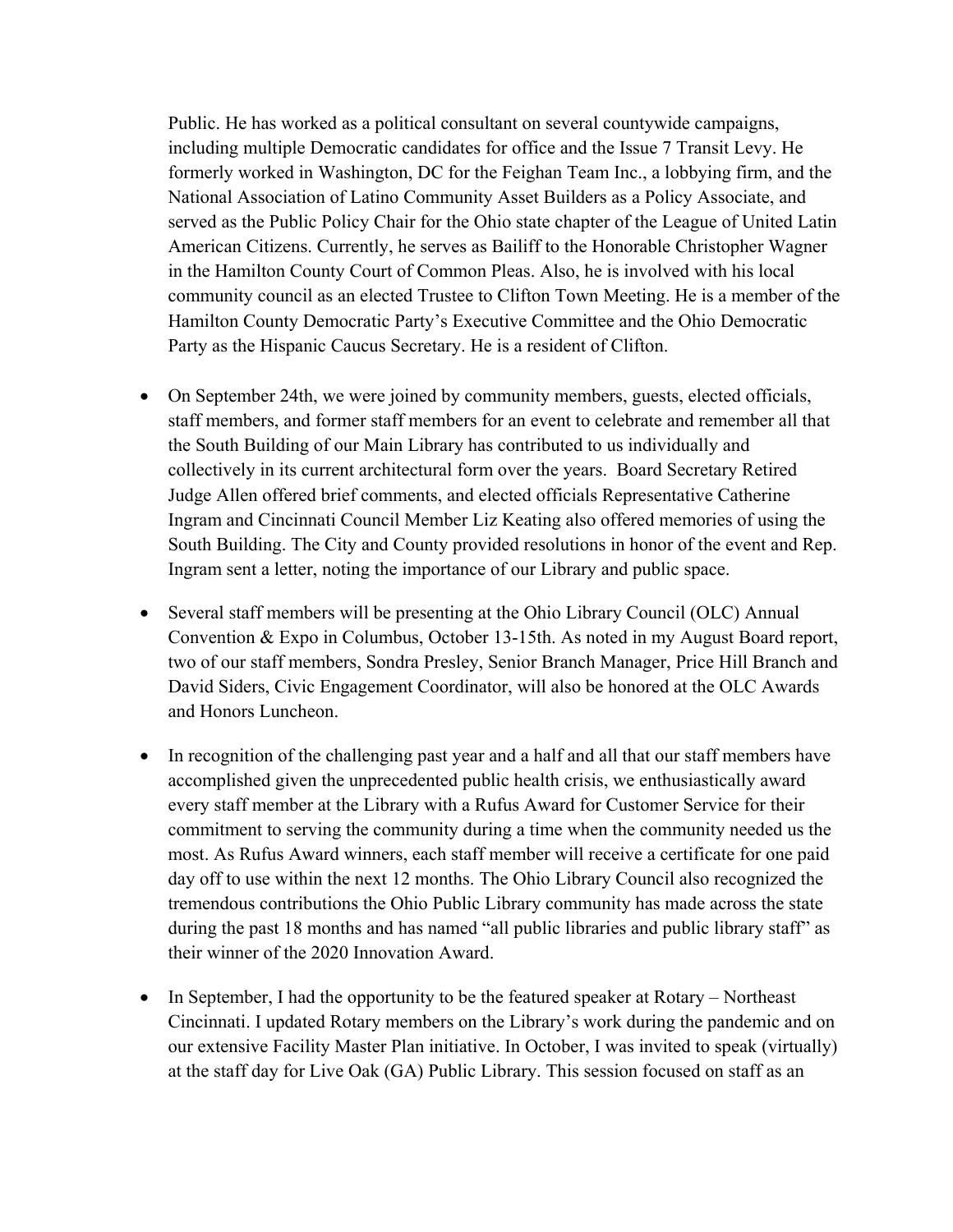essential organizational asset and how to support and encourage staff to stay engaged during times of change.

 The August Board report noted plans for our Annual Staff Recognition and Award event to be held on November 14 this year. This event often attended by hundreds of staff, will be postponed due to the recent Delta COVID-19 surge. As the year progresses, we will monitor the options for holding this event in early 2022. Likewise, the annual Veterans Day program will be a virtual event again this year. This Veterans' Day we will work with community partners to co-host a virtual event aimed at connecting veterans to the services and supports they need, including assistance in achieving personal and career goals, and information on health and well-being. Both of these large events are also impacted by the Main Library construction project.

# **FACILITIES AND FINANCE AND AUDIT COMMITTEE REPORT**

Mr. Hendon reported that:

- Main Library Project Update
	- o Elevator Replacement The work is almost complete on the first group of elevators – the 1980s building passenger elevators and the 1950s building service elevator. Once these are complete, the work will move to the remaining three 1950s elevators.
	- o North Plaza The demolition work is almost complete. The design for the wall along the north side of the plaza along Prior Alley is still being finalized. Other than this wall, we expect the work to move relatively quickly.
	- o Skylight Replacement All of the fundamental components scaffolding, rerouting of drainage, installation of the temporary "bathtub" roof, and necessary safety elements – are complete. The removal of the existing skylight is complete. We recently learned of supply chain issues related to the aluminum fabrication which may impact the overall project timeline. Turner is working diligently to source the required materials to keep the project on schedule.
	- o South Plaza and Mezzanine The design work on the demolition package related to the plaza, basement and mezzanine is ongoing. The updated timeline is:

| 10/8/2021<br>Design complete                 |  |
|----------------------------------------------|--|
| 12/14/2021<br>GMP approved                   |  |
| 01/02/2022<br>Construction expected to begin |  |

• The Library is continuing due diligence related to the possible relocation of the Forest Park Branch across the street from the current branch. In addition to the previous work done by Champlin related to the placement of a new branch on the proposed lot, they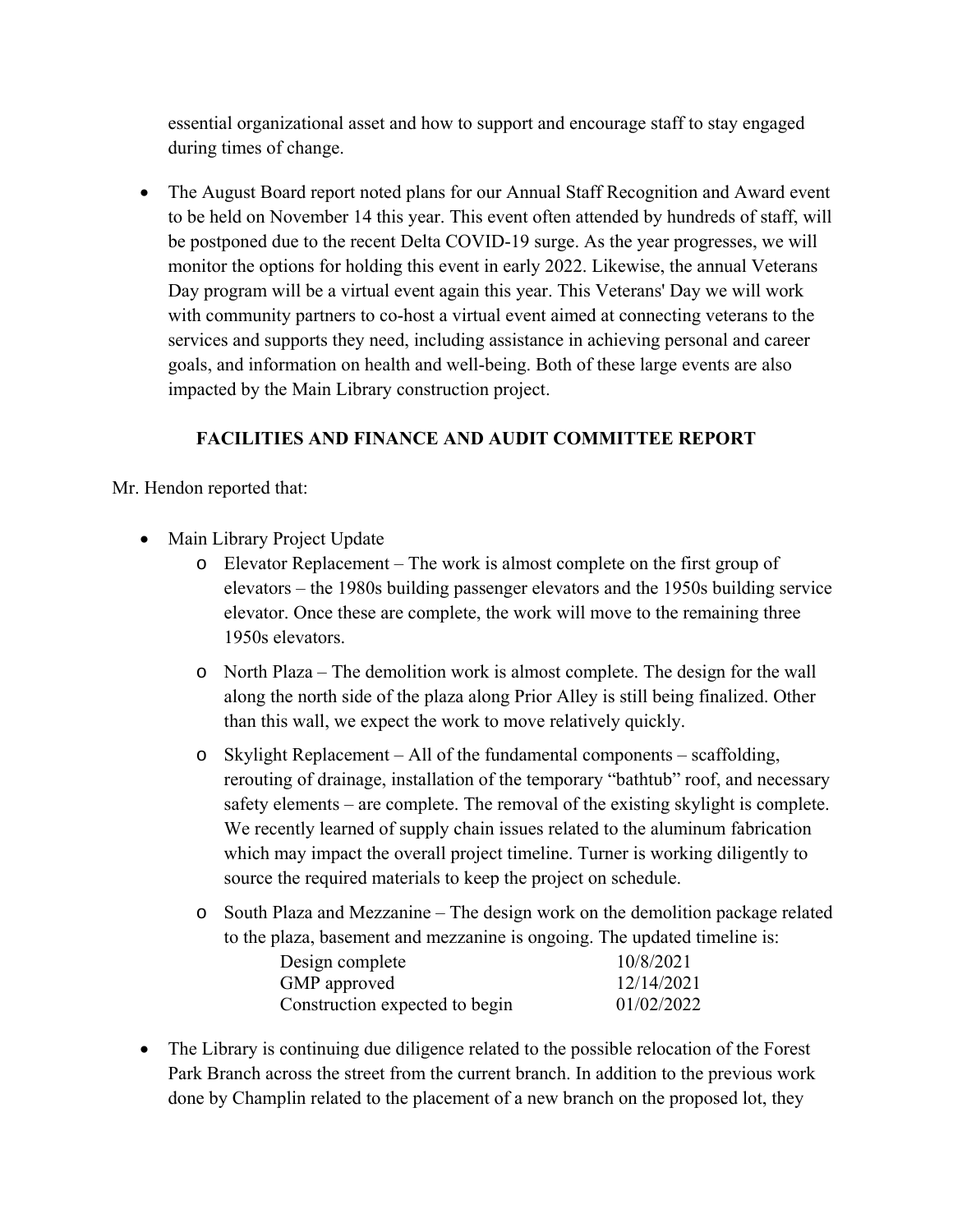recently completed a summary analysis of the proposed lot and the Library's current lot based on site selection objectives previously adopted by the Board. The Library is also working with JS Held to determine both the parking and building capacity on our current site. The information is expected to be completed by the end of October.

- The Library has executed an agreement with the design professional, THP for the Ongoing Maintenance 2021-2023 Project, and continues to work with Pepper Construction on the CMR agreement. Staff is working with the THP team on the scope.
- The finishes have been finalized and the materials have been ordered for the Mariemont Exterior Courtyard project. The anticipated installation of the project is during the winter 2021-2022.
- Over the last year, the Library has worked with the architect, SHP, and a landscape designer, Martin Koepke on the Price Hill Commons design. The plans were shared with the community during the branch opening festivities. SHP is finalizing the construction documents so that we can bid the project over the next few months.
- We are in the process of defining the scope of the Green Township Branch refresh project by working with the design professionals, gathering data from branch staff, and reviewing previous community input.
- We are in the process of defining the scope of the West End Renovation project by working with the design professionals, gathering data from branch staff, and reviewing previous community input. We have engaged the architectural firm, Moody Nolan, to prepare several conceptual feasibility designs to gain a better understanding of a potential scope and cost.
- The Library has been using Central Square One Solution accounting system since 2013. The system is performing at a basic level and does not allow us the opportunity to make the best use of our resources. We are seeking a system that will reduce manual work, eliminate redundancies, capitalize on current technology, and increase transparency both internally and externally. We have done a preliminary review of several systems and reached out to peers. One of the best in class is Tyler Technologies Muni's solution. We are considering the implementation of this product and plan to have a decision in the next few weeks. We anticipate implementation in the first half of 2022.

### **HUMAN RESOURCES COMMITTEE REPORT**

Ms. Allen reported that: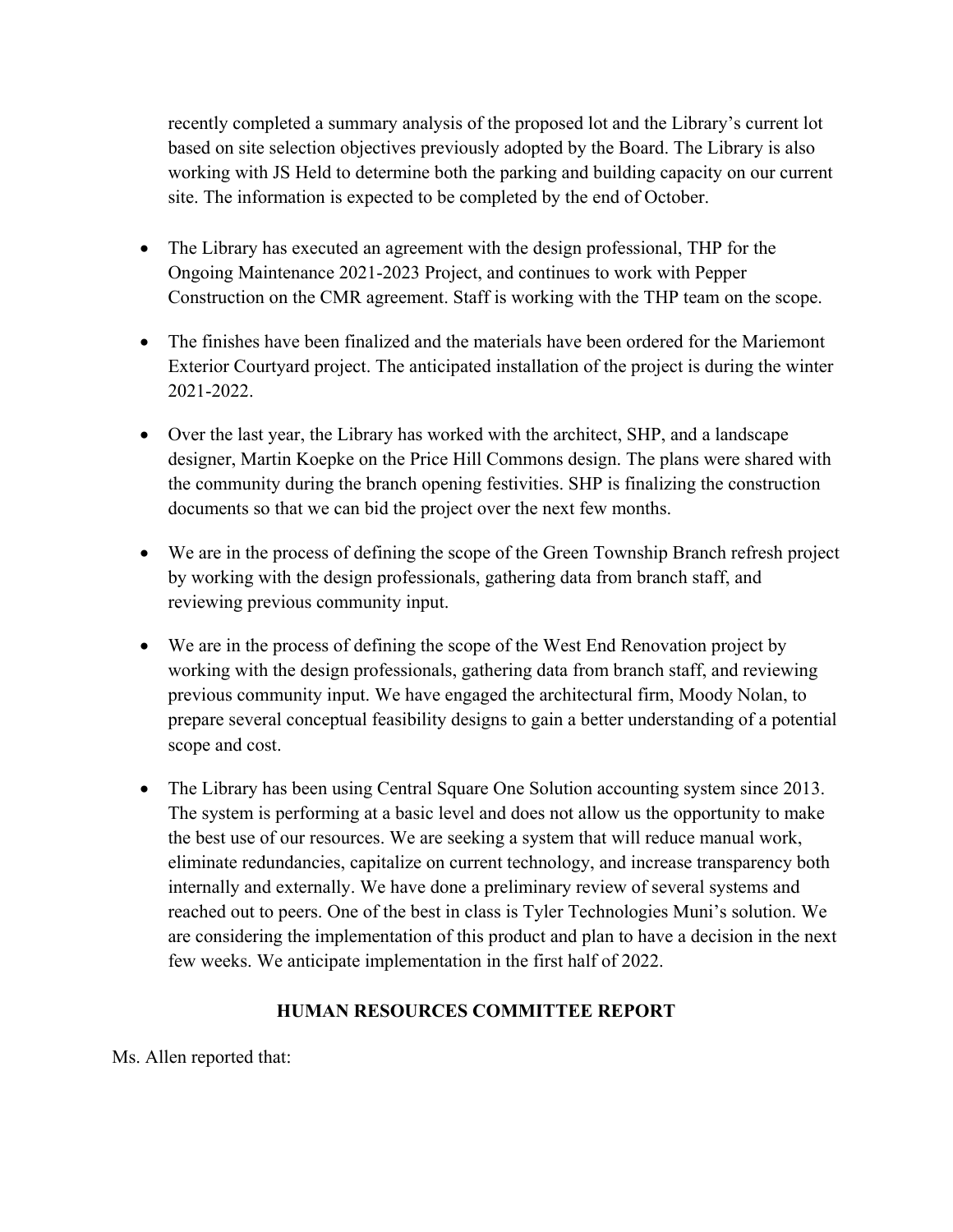- The recruitment process for the Diversity, Equity, Inclusion and Culture (DEIC) Director is well underway with initial interviews conducted the week of September 20. The final stage of interviews is scheduled for the week of October 4 with an anticipated hiring recommendation to be delivered the following week. We are incredibly excited for this new position in the Library.
- October 4 marked the beginning of National Customer Service Appreciation Week, which recognizes hearts of service. The Library honored our team in a weeklong celebration of all staff who are continually providing excellent customer service. As a culture that recognizes not only the importance of external customer service but also how critical internal customer service is to our organization, all staff are invited to celebrate by participating in the fun activities planned by our Staff Morale Team and Senior Leadership Team.

# **OPERATIONS COMMITTEE REPORT**

Ms. Clemons introduced Tara Kressler.

Symmes Township Senior Branch Manager Tara Kressler talked about how the community has driven success at the Symmes Township Branch, especially over the last 18 months. She also gave an overview of the work that she and her staff have done to remove barriers for customers visiting the branch in-person throughout the pandemic.

Ms. Clemons reported that:

 A closing ceremony for the Main Library South Building was held on September 24, which is the last day that customers were able to access the South Building until it reopens in 2023. Main Library staff members completed the move of key collections to the second floor of the North Building, as well as the bridge, where we will welcome customers for the duration of the construction project. The TechCenter is operating in the first floor of the North Building along with the current Adult Learning Center, where customers' holds are now located. The MakerSpace remains on the second floor of the North Building. The only service that remains in the South Building is the downtown Main Library's drive-thru, which offers 7-day service. The Main Library also resumed inbuilding Sunday hours a week later, on Sunday, October 3. The Main Library's reduced footprint provides Main Library staff some time to work in branch locations during the construction period. Having less space to cover also gives the Public Safety team, under its new manager, Ebony Gordon, an opportunity to spend time supporting and working more at branches.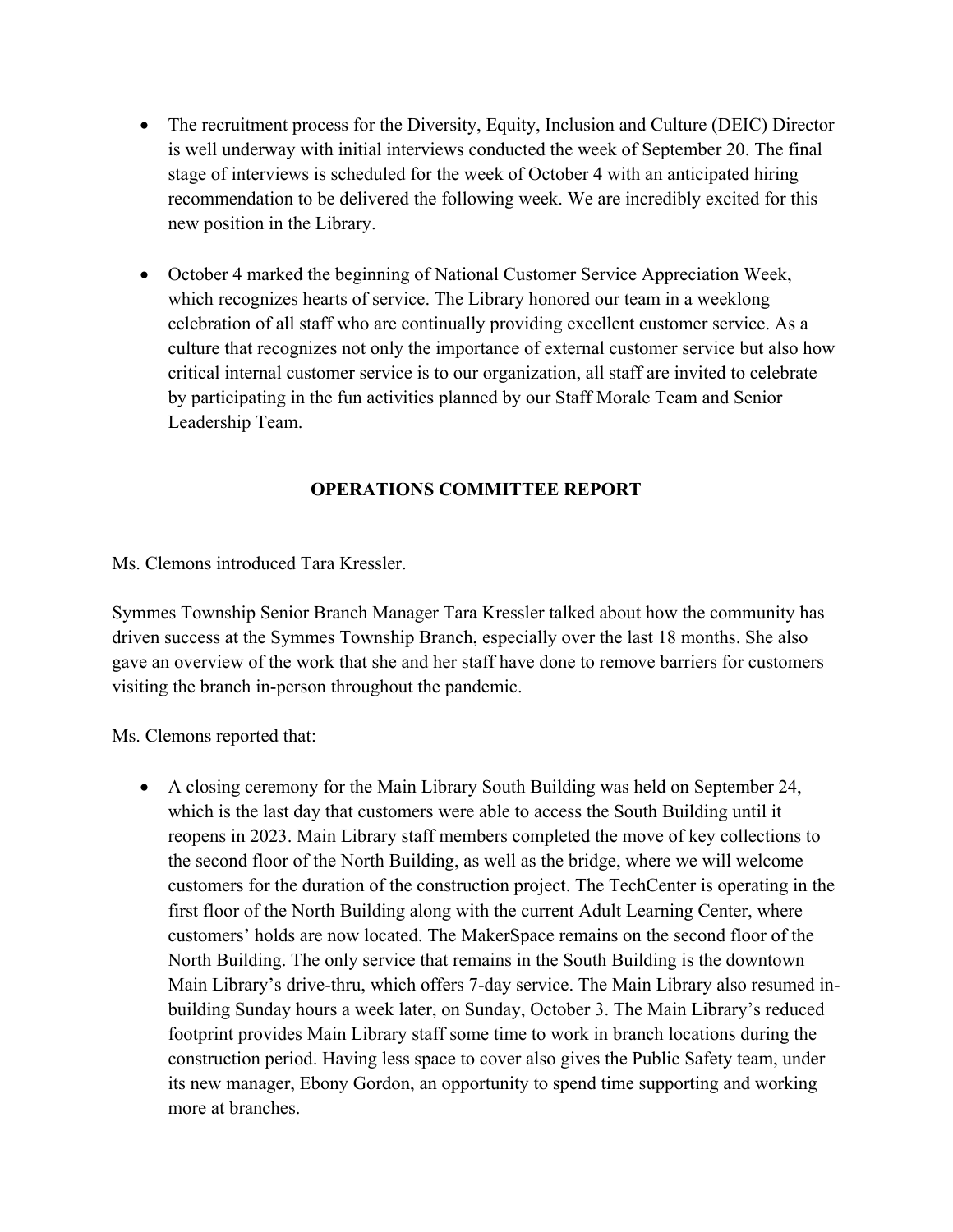#### **DEVELOPMENT COMMITTEE REPORT**

Ms. Kohnen reported that:

- The Library has been the grateful recipient of several gifts since August, including a significant contribution from The H. W. Wilson Foundation in recognition of the 2021 John Cotton Dana Award, as well as two LSTA grants from the State Library of Ohio in support of the digitization of the Newsmakers A/V collection with a contribution of \$4,999 and purchasing a new book scanner for the Library's digital laboratory with a contribution of \$99,483. On October 5th, the Library hosted the 2nd Mary S. Stern Lecture with Doris Kearns Goodwin at the Aronoff Center for the Performing Arts. Nearly 2,000 people were delighted by Kearns Goodwin at this in-person event.
- Since August, The Library Foundation has been the grateful recipient of several significant gifts as follows: Thomas W. Jones in support of the North Plaza construction project; the Charles H. Dater Foundation and PNC Charitable Trusts in support of the Homework Helper Program; Pat and Ron Ludeke to create a new endowed fund in memory of their son, Scot Ludeke; as well as a gift from the Murray & Agnes Seasongood Good Government Foundation to support the digitization of the Newsmakers A/V collection and development of several online exhibits featuring the material. Several additional applications for funding have been submitted and are being reviewed. While we were a finalist for an Impact 100 Award, unfortunately, The Library Foundation was not selected as a recipient this year but has been encouraged to reapply.
- The Foundation's annual end-of-year giving campaign is underway, beginning with an appeal to employees during October. The public multi-channel campaign (mailer, video and social media) is expected to launch before November. This year's campaign features the heartwarming example of customers from the Miami Township Branch Library and their recognition of the impact of the Library and staff.
- Sales at the Friends Warehouse continues to be strong. October is Member Appreciation month, where Friends Members get 20% off their purchases. The Friends continue to accept donations from the public on Wednesdays & Sundays, 10 a.m.  $-3$  p.m. at the Warehouse, and are only seeing a slight decrease in volume from earlier in the year. All Library branch locations are accepting donations on behalf of the Friends.
- The Anderson Township Library Association's (ATLA) summer sale in August at Burger Farm and Garden Center was a success raising \$16,817. The next ATLA Sale is scheduled for June 2022.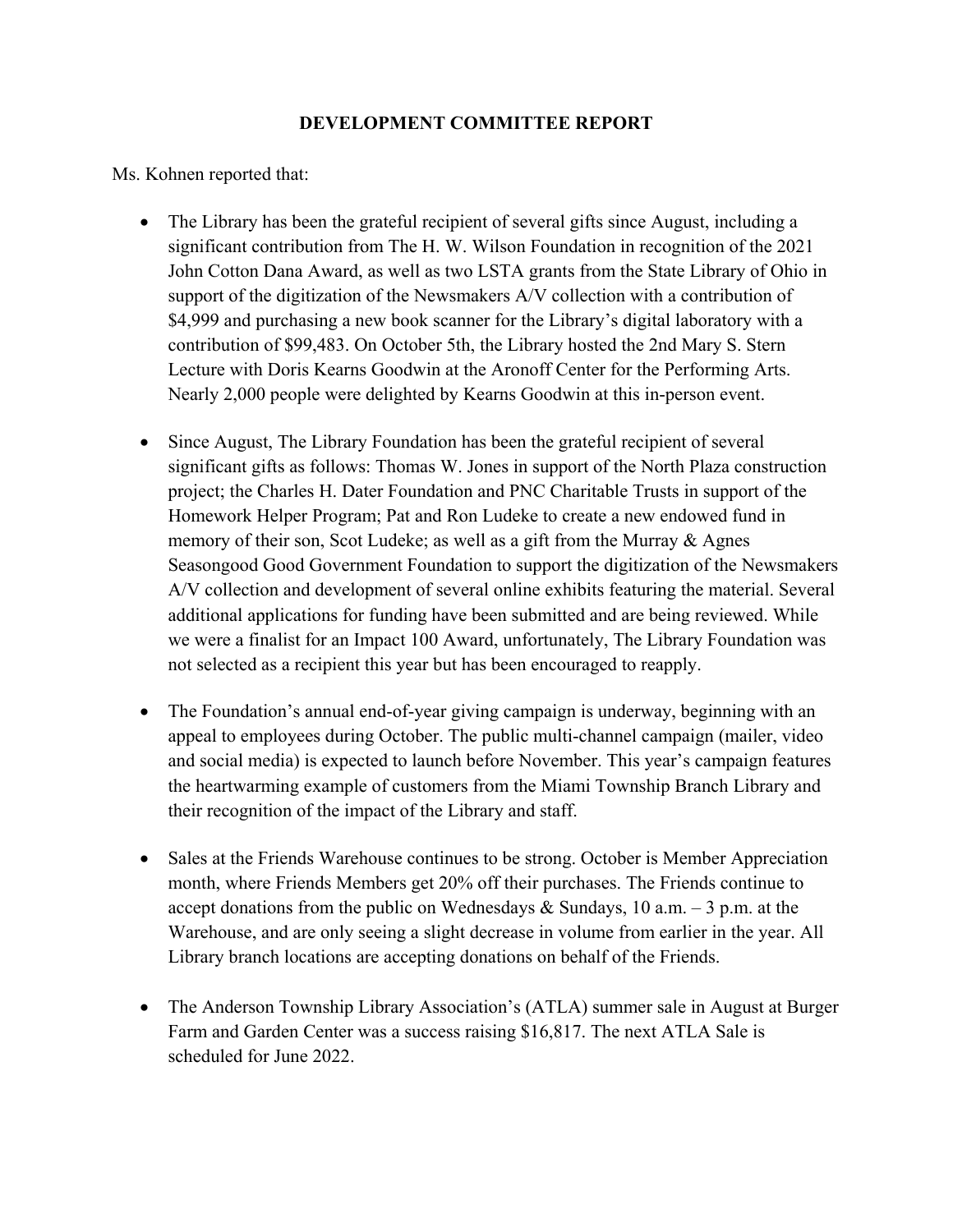#### **STRATEGY COMMITTEE REPORT**

Mr. Hendon reported that:

- In partnership with the City of Cincinnati Health Department and Hamilton County Health, we continue to provide vaccination clinics at Forest Park, Madeira, Mt. Healthy community greenspace, Price Hill, and Sharonville. These locations were chosen based on data pointing to higher rates of unvaccinated residents in these neighborhoods. Complete stats on participation aren't yet available, but 102 people have been vaccinated at the Price Hill Branch since August. We have distributed 42,307 At-Home test kits between March- September 24. Thousands more kits have been delivered to keep up with demand. During the week of September 27, our Shipping & Receiving team worked with the Ohio Department of Health (ODH) to briefly store thousands of kits at our Distribution Center for Cincinnati Children's and Dayton Children's hospitals so they could quickly and easily access them locally.
- We continue to partner with the Greater Cincinnati Voter Collaborative on voter registration and education. We updated our **Voter Information page**, and provided a voting myth-busters **blog post** and participated in National Voter Registration Day where eight library locations held special voter registration events.
- Civic Engagement Coordinator David Siders was invited by The Kettering Foundation and National Issues Forum Institute to speak on a four-person panel in a virtual event entitled Our Public Voice.
- On Sept. 2, State Representatives Sedrick Denson, Catherine Ingram, Brigid Kelly, and Jessica Miranda held an Unemployment Clinic at the Bond Hill Branch Library. Library staff, the Ohio Department of Jobs and Family Services, Hamilton County Community Action Agency, and the South West Council of Aging were also there to provide resources and assistance to residence. The 513 Relief Bus offered free COVID-19 vaccinations, workforce training, rent, utility, food, Medicaid application assistance, and more. This event was very well attended, and Government Relations Coordinator Elaine Fay is working with State Representatives to hold more of these at additional library locations.
- Customer Experience Manager Justyn Rampa will roll out the Library's Customer Experience Framework to staff in late October. This framework leverages much of our recent organizational work including the Facility Master Plan and the Minds of All Kinds brand. Justyn will engage staff in ideas for using their service skills to create the most robust Customer Experience Model we can across our locations. Justyn will be joined on visits to locations by Visual Merchandiser Chris Keegan. The tour will give staff an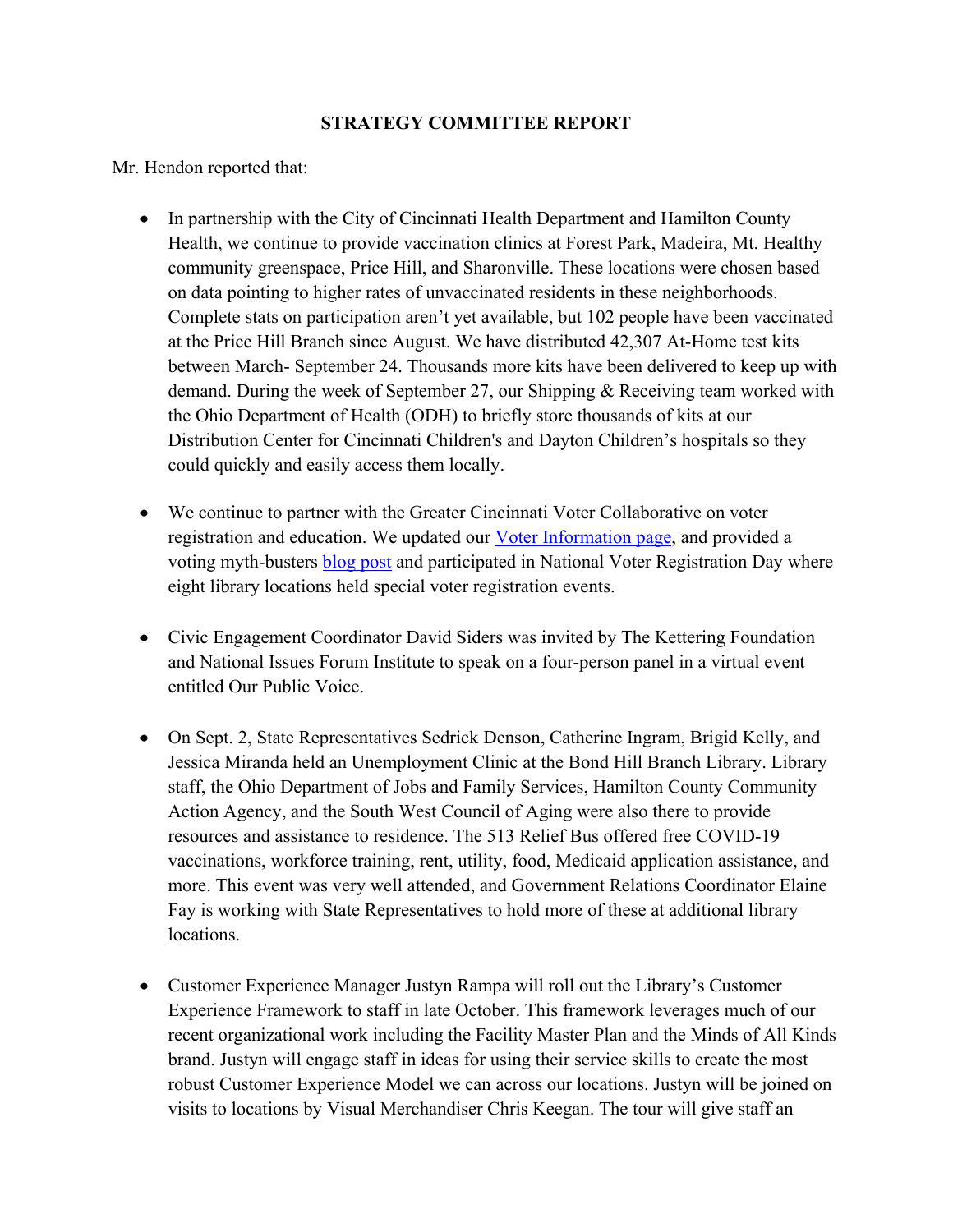opportunity to informally discuss the work of both Justyn and Chris and serve as a way to introduce Chris to all locations as he just recently joined the system in late July.

- Since introducing the Programming Guidelines in 2020, Lifelong Learning continues to support staff in crafting high-impact programs that are community-focused and community-driven. For example, the *Next Level Programs Virtual Course* provided 16 staff members a 6-week online course focused on using community engagement to evaluate community need; developing programs that are diverse, equitable, and inclusive; and designing programs that create positive outcomes for and with participants.
- Events listed in the Strategy Report can be found by viewing the report from the October 12, 2021 Regular Board Meeting Agenda in BoardDocs.
- We have launched a new recruitment video series based on our brand and highlighting the many ways staff support our communities. The videos can be found on the Working at the Library web page and on YouTube.
- The Marketing Report (in the Consent Agenda items.)

# **TECHNOLOGY COMMITTEE REPORT**

Ms. Kohnen reported that:

- Rebranding from the Public Library of Cincinnati and Hamilton County to the Cincinnati and Hamilton County Public Library has led the Marketing Department to recommend changing our domain name from cincinnatilibrary.org to chpl.org. The Library's website would be: www.chpl.org. Library staff email addresses would follow the structure: holbrook.sample@chpl.org. To make the change, IT staff and Marketing would work with vendors and partners to implement the new domain. We anticipate the process to take several months, with a target launch date in early 2022. Reasons for the change include: it's easier to remember and faster to type than the current address; chpl.org is inclusive of both the city and county; those who continue to use cincinnatilibrary.org will be automatically redirected to the new web address; and CHPL is not an acronym already in use in the Cincinnati & Hamilton County area, meaning the new address will not cause confusion with any other area organization.
- Over the last two years, the Board of Trustees has been informed of actions the Library has taken to increase the security of our online and digital network infrastructure. In light of the increase in threat load, and the national media attention given to cybersecurity, here is a round-up of the Library's safety measures: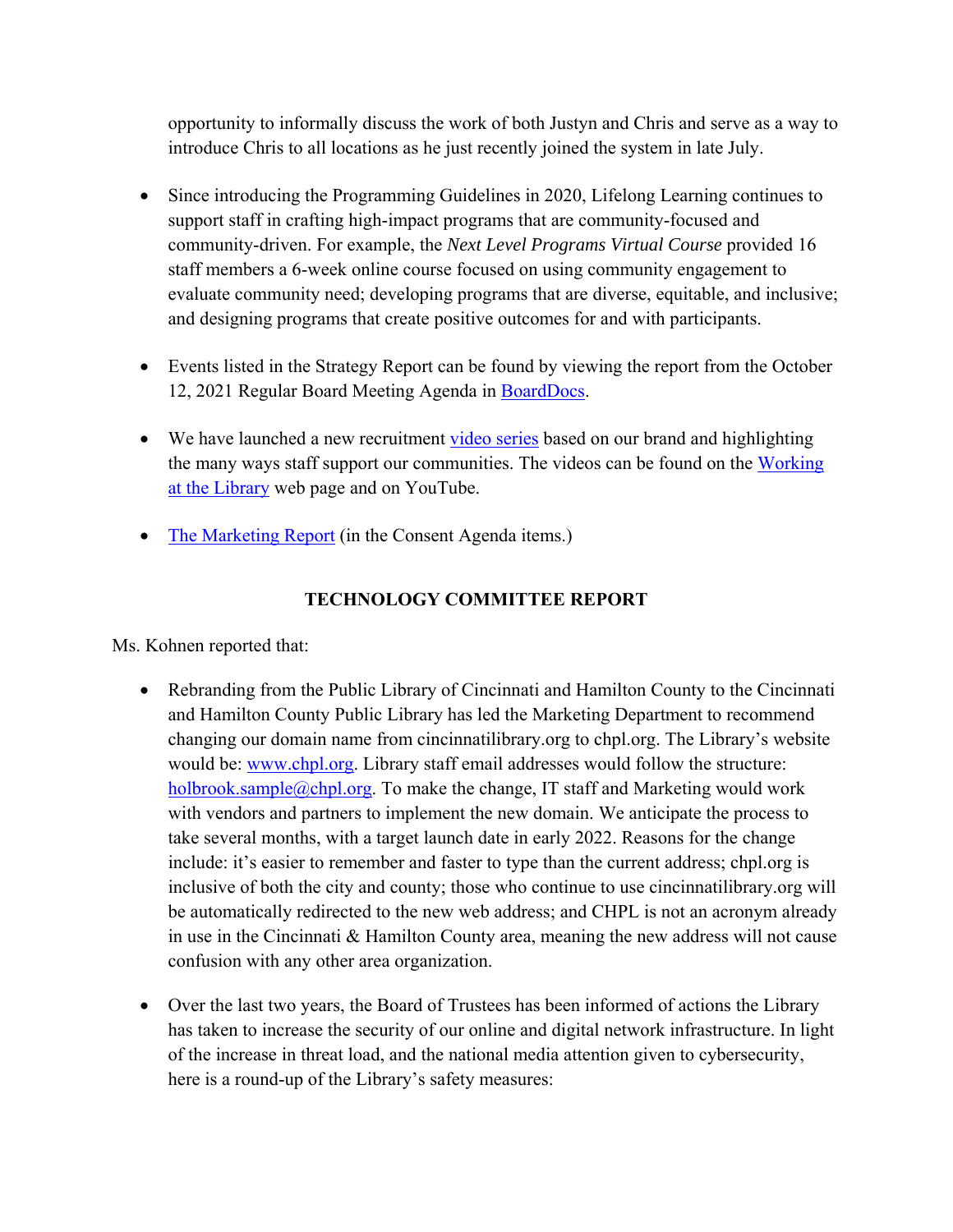- o *Ironscales*. First implemented in late 2019, Ironscales monitors email traffic and helps identify suspicious senders and content. There is a reporting feature where staff can flag a suspicious email with the click of a button. Staff understanding and knowledge are important elements to email security, and Ironscales also assists with training.
- o *Multi-Factor Authentication* (*MFA*). The system-wide upgrade to Microsoft 365 implemented through 2018-2019 has allowed the Library to activate some important security functionality including MFA. Rolled out over the first half of 2021, MFA is a powerful protection of individual user accounts – through which the vast majority of breaches occur. MFA is what banks and other individual accounts use for protection.
- o *Qumulo Storage*. The Library has increased digital storage needs for multiple back-ups of files and information, which are essential in case of a cryptolock or ransomware event. Implemented over the Summer of 2021, Qumulo Storage is expandable and stores three copies of our data, one of which is off-site. These copies will allow us to be better prepared to rebuild our servers should we have a ransomware attack.
- o *12-Character Passwords.* This September the Library instituted 12-character passwords for all staff. The additional 4-characters, added to the previously required 8-character system, significantly improves the security of individual staff accounts. We are confident enough in the enhanced security offered by longer passwords that we will no longer require regular password changes.
- o *Local Administrator Privileges*. Over the Summer of 2021, IT audited staff that have local administrator privileges on their computers. These privileges allow for the user to modify the computer by downloading software or making other settings changes. The Cybersecurity Team reviewed the audit and removed all unnecessary privileges. This reduces the number of local administrators from over 100 to just 17. This significantly diminishes the avenues of attack from various hacking methods.
- o *Active Directory Cleanup.* Active Directory is a Microsoft tool that manages domain information and user interactions with network services. Active Directory stores user and computer device information which can become obsolete. Although Active Directory uses encryption, administrators must regularly clean up user and device accounts to ensure optimum performance and network security. Poor management and cleanup procedures can leave organizations exposed to cyberattacks and result in costly data breaches. IT staff have been meeting since February 2021 to address these obsolete accounts and have removed numerous user and computer device accounts.
- o *Incident Response Plan.* A significant amount of work has gone into developing an incident response plan in the event of a breach or other security issue.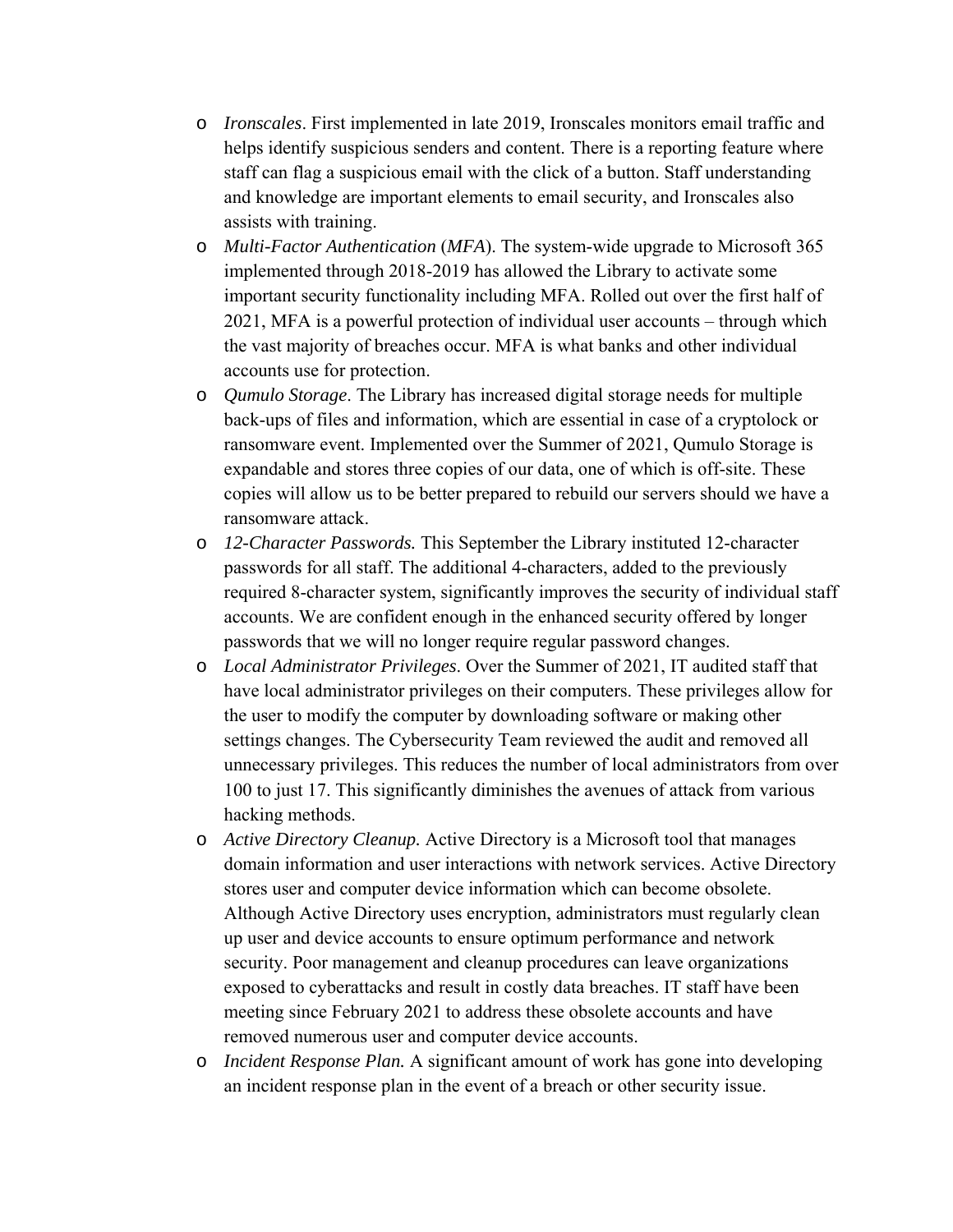Protocols involving chains of communication among administration, IT, insurance, and other experts which allow us to react quickly to an incident are essential. We plan to finalize and roll out the incident response plan by the end of 2021.

# *CONSENT AGENDA ITEMS*

Mr. Hendon moved the Board approve the consent agenda as follows:

- Minutes of the Regular Meeting held August 10, 2021.
- Monthly Financial Reports for the periods ending August 31, 2021 and September 30, 2021.
- Marketing Board Report August 2021 and September 2021.
- Contributions, Gifts, and Donations August 1, 2021 September 30, 2021

| CONTRIBUTIONS, GIFTS, AND DONATIONS RECEIVED GREATER THAN \$1000 |                                     |                                          |           |  |
|------------------------------------------------------------------|-------------------------------------|------------------------------------------|-----------|--|
|                                                                  | August 1, 2021 - September 30, 2021 |                                          |           |  |
|                                                                  |                                     |                                          |           |  |
|                                                                  | 8/30/2021 Library Foundation        | Support of afterschool snack program     | 5,000.00  |  |
|                                                                  | $8/30/2021$ Hugo Trust              | Support Library                          | 50,000.00 |  |
|                                                                  | 8/30/2021 Library Foundation        | Homework help support                    | 81,496.02 |  |
|                                                                  | 9/7/2021 HH Wilson Foundation       | Marketing award                          | 10,000.00 |  |
|                                                                  | 9/15/2021 Library Foundation        | PNC Trust - homework help support        | 20,000.00 |  |
|                                                                  | 9/15/2021 Library Foundation        | Honor with Books - Scott Ludeke          | 5,000.00  |  |
|                                                                  | 9/15/2021 Library Foundation        | Dater Foundation - homework help support | 75,000.00 |  |

Personnel Change Report reflects changes through September 18, 2021.

|               | <b>Personnel Change Report</b> |                             |                       |      |              |                |  |
|---------------|--------------------------------|-----------------------------|-----------------------|------|--------------|----------------|--|
| <b>ACTION</b> | <b>FULL NAME</b>               | <b>JOB TITLE</b>            | <b>AGENCY</b>         | FTE  | <b>GRADE</b> | EFFECTIVE DATE |  |
|               |                                |                             | Green Township        |      |              |                |  |
| Appointment   | Allen, Olivia K                | Shelver                     | Branch                | 0.30 | 01           | 07/11/2021     |  |
| Appointment   | Bratton, Benjamin M            | Library Customer Adviser    | Avondale Branch       | 0.50 | 04           | 07/11/2021     |  |
| Appointment   | Burnett, Danielle L            | Library Customer Adviser    | West End Branch       | 1.00 | 04           | 07/11/2021     |  |
| Appointment   | Courtney, Richard H            | Library Customer Adviser    | Hyde Park Branch      | 0.50 | 04           | 07/11/2021     |  |
|               | Dennemann,                     |                             |                       |      |              |                |  |
| Appointment   | Shannon L                      | Shelver                     | Pleasant Ridge Branch | 0.30 | 01           | 07/11/2021     |  |
|               | Hammarlund,                    |                             |                       |      |              |                |  |
| Appointment   | Gabrielle N                    | Library Customer Adviser    | Deer Park Branch      | 0.50 | 04           | 07/11/2021     |  |
| Appointment   | Kleiman, Danielle N            | Library Customer Adviser    | Deer Park Branch      | 0.50 | 04           | 07/11/2021     |  |
| Appointment   | Maguire, Sarah E               | Library Customer Specialist | Anderson Branch       | 1.00 | 05           | 07/11/2021     |  |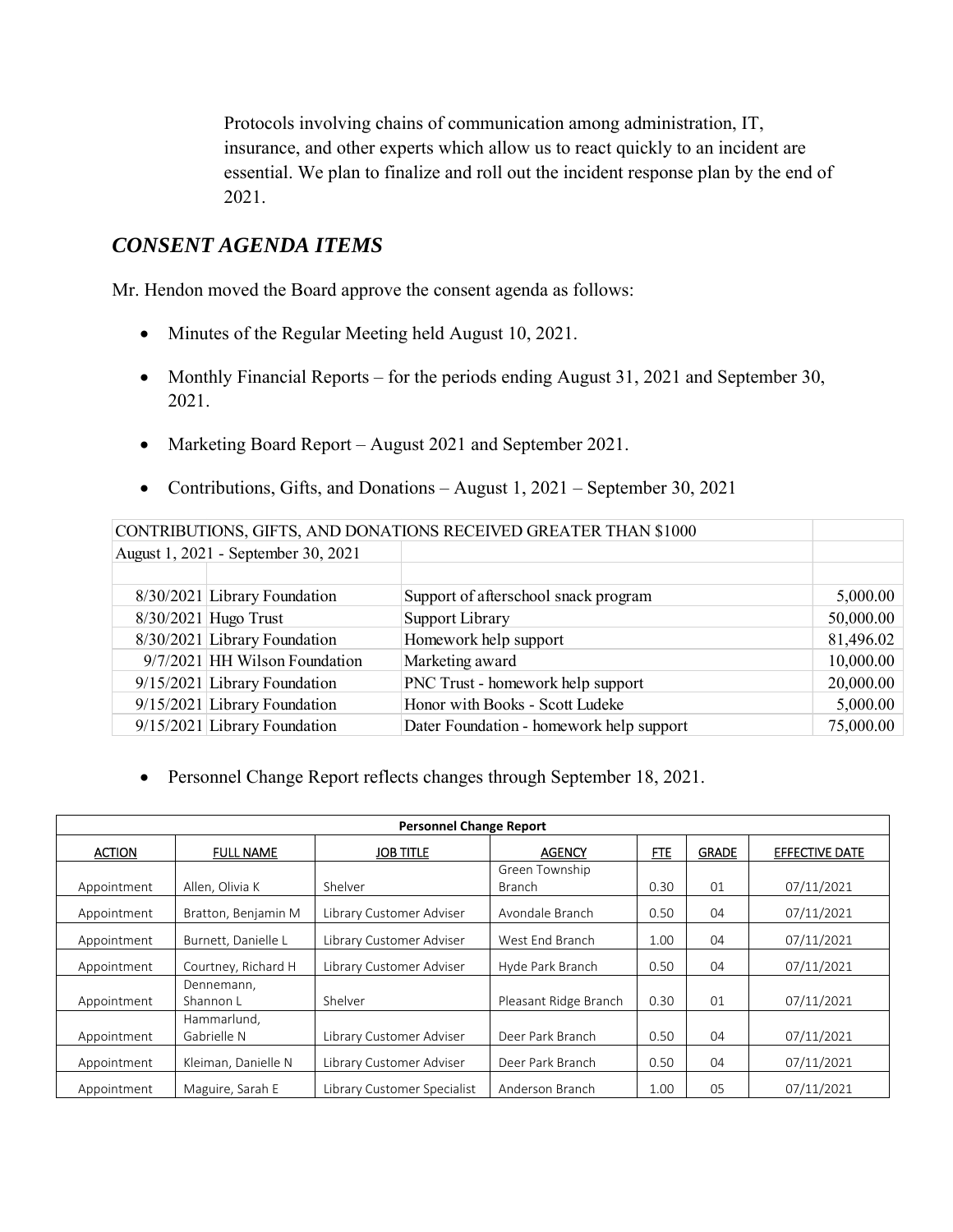| <b>Personnel Change Report</b> |                                          |                                               |                                  |            |              |                       |  |
|--------------------------------|------------------------------------------|-----------------------------------------------|----------------------------------|------------|--------------|-----------------------|--|
| <b>ACTION</b>                  | <b>FULL NAME</b>                         | <b>JOB TITLE</b>                              | <b>AGENCY</b>                    | <b>FTE</b> | <b>GRADE</b> | <b>EFFECTIVE DATE</b> |  |
| Appointment                    | Moore, Katelyn M                         | Shelver                                       | Anderson Branch                  | 0.30       | 01           | 07/11/2021            |  |
| Appointment                    | Mordigal, Susan B                        | Library Customer Adviser                      | Greenhills Branch                | 0.50       | 04           | 07/11/2021            |  |
| Appointment                    | Payne, Yasmin A                          | Library Customer Adviser                      | Clifton Branch                   | 0.50       | 04           | 07/11/2021            |  |
| Appointment                    | Pittinger, Esther R                      | Library Customer Adviser                      | Groesbeck Branch                 | 0.60       | 04           | 07/11/2021            |  |
| Appointment                    | Prachar, Gabrielle E                     | Shelver                                       | Anderson Branch                  | 0.30       | 01           | 07/11/2021            |  |
| Appointment                    | Spears, Michael J                        | Library Customer Adviser                      | Popular Library                  | 0.50       | 04           | 07/11/2021            |  |
| Appointment                    | Spieser, Grace E                         | Library Customer Adviser                      | Delhi Township Branch            | 0.50       | 04           | 07/11/2021            |  |
| Appointment                    | Spitzmueller,<br>Alexandra D             | Shelver                                       | Anderson Branch                  | 0.30       | 01           | 07/11/2021            |  |
| Appointment                    | Timmons, Drew M                          | Library Customer Adviser                      | Anderson Branch                  | 0.60       | 04           | 07/11/2021            |  |
| Appointment                    | Wagster, Thomas A                        | Library Customer Adviser                      | Popular Library                  | 0.50       | 04           | 07/11/2021            |  |
| Appointment                    | Whitely, Shannon R                       | Shelver                                       | Blue Ash Branch                  | 0.30       | 01           | 07/11/2021            |  |
| Appointment                    | Widanski, Jacob J                        | Shelver                                       | Anderson Branch                  | 0.30       | 01           | 07/11/2021            |  |
| Appointment                    | Adi, Haneen M                            | Library Customer Adviser                      | Monfort Heights<br><b>Branch</b> | 0.50       | 04           | 07/25/2021            |  |
|                                |                                          |                                               | Monfort Heights                  |            |              |                       |  |
| Appointment                    | Blake, Madelyn R                         | Shelver                                       | <b>Branch</b>                    | 0.30       | 01           | 07/25/2021            |  |
| Appointment                    | Charles, Teagan M<br>Keegan, Christopher | Shelver                                       | Delhi Township Branch            | 0.30       | 01           | 07/25/2021            |  |
| Appointment                    |                                          | Visual Merchandiser                           | Marketing                        | 1.00       | 07           | 07/25/2021            |  |
| Appointment                    | Lemley, Rachel K                         | Shelver                                       | Loveland Branch                  | 0.30       | 01           | 07/25/2021            |  |
| Appointment                    | Lovett, Jonathan M                       | PC Support Specialist                         | Information<br>Technology        | 1.00       | 06           | 07/25/2021            |  |
| Appointment                    | Mallette, Richard A                      | Library Customer Adviser                      | Groesbeck Branch                 | 0.60       | 04           | 07/25/2021            |  |
| Appointment                    | Maycock, Alyssa L                        | Library Customer Adviser                      | Corryville Branch                | 0.50       | 04           | 07/25/2021            |  |
| Appointment                    | O'Hara, Stephen J                        | Shelver                                       | Mariemont Branch                 | 0.30       | 01           | 07/25/2021            |  |
|                                |                                          |                                               | Monfort Heights                  |            | 07           |                       |  |
| Appointment                    | Pulley, Amber D                          | Youth Librarian                               | Branch                           | 1.00       |              | 07/25/2021            |  |
| Appointment                    | Wells, Brooke D                          | Graphics Design Specialist<br>Homework Help & | Marketing                        | $1.00\,$   | 07           | 07/25/2021            |  |
| Appointment                    | Amend, Alyona R                          | Enrichment Support                            | West End Branch                  | 0.30       | 01           | 08/08/2021            |  |
| Appointment                    | Barr, Tamara S                           | Library Customer Adviser                      | Monfort Heights<br><b>Branch</b> | 0.50       | 04           | 08/08/2021            |  |
| Appointment                    | Bill, Samara R                           | Shelver                                       | Wyoming Branch                   | 0.30       | 01           | 08/08/2021            |  |
| Appointment                    | Brown, Natalie E                         | Shelver                                       | Green Township<br>Branch         | 0.30       | 01           | 08/08/2021            |  |
| Appointment                    | Burdine, Carolyn R                       | <b>Customer Service</b><br>Substitute         | Service                          | 0.725      | 04           | 08/08/2021            |  |
| Appointment                    | Daggitt, Susan R                         | Customer Service<br>Substitute                | Service                          | 0.725      | 04           | 08/08/2021            |  |
| Appointment                    | Ehrnschwender,<br>Molly B                | Youth Librarian                               | Blue Ash Branch                  | 1.00       | 07           | 08/08/2021            |  |
| Appointment                    | Lipps, Emily A                           | Shelver                                       | Delhi Township Branch            | 0.30       | 01           | 08/08/2021            |  |
| Appointment                    | McCord, Jennifer H                       | Library Customer Adviser                      | Pleasant Ridge Branch            | 0.50       | 04           | 08/08/2021            |  |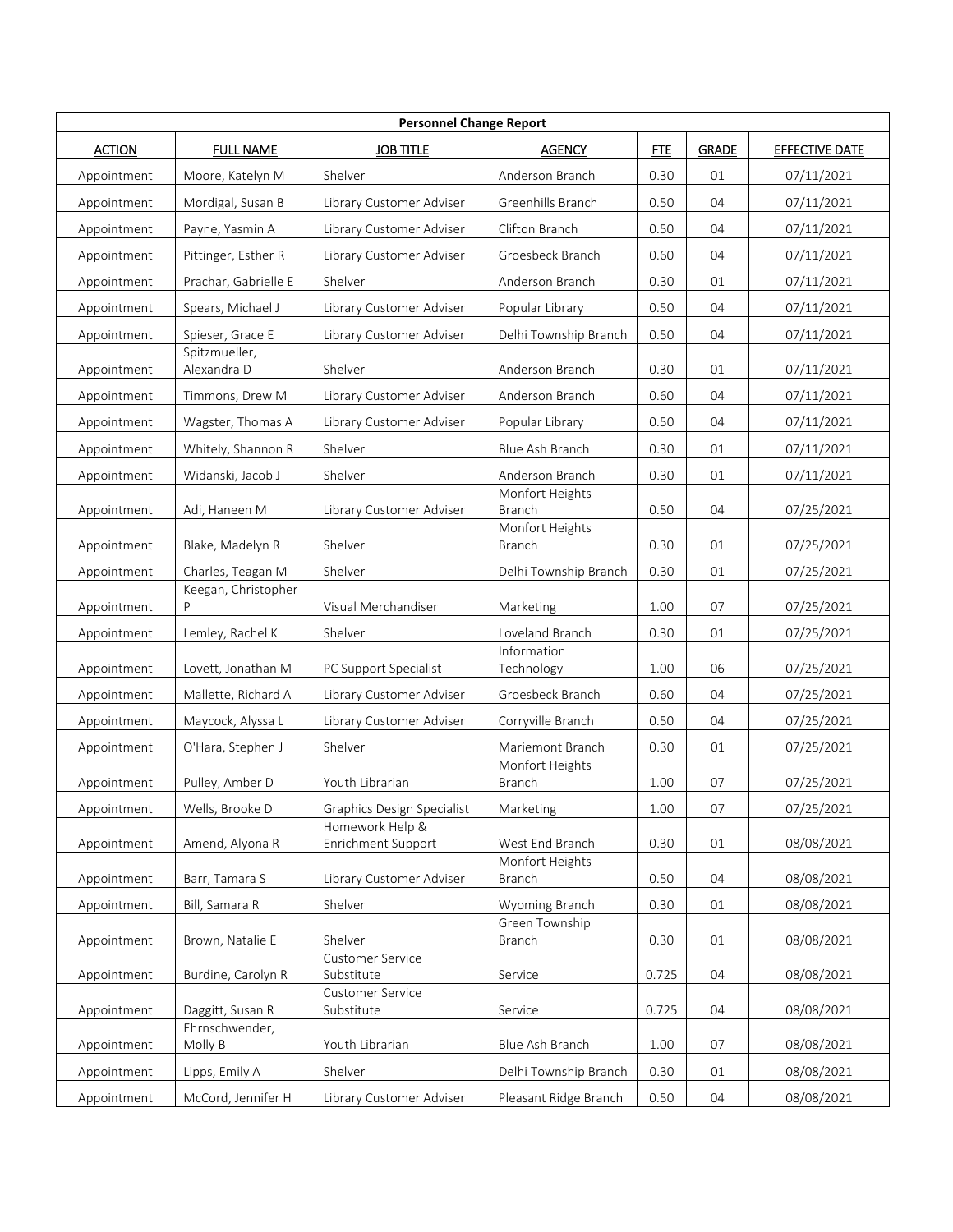| <b>Personnel Change Report</b> |                       |                                       |                                 |            |              |                       |  |
|--------------------------------|-----------------------|---------------------------------------|---------------------------------|------------|--------------|-----------------------|--|
| <b>ACTION</b>                  | <b>FULL NAME</b>      | <b>JOB TITLE</b>                      | <b>AGENCY</b>                   | <b>FTE</b> | <b>GRADE</b> | <b>EFFECTIVE DATE</b> |  |
| Appointment                    | Myers, Christine D    | Library Customer Adviser              | Anderson Branch                 | 0.60       | 04           | 08/08/2021            |  |
| Appointment                    | Ovadia, Lindsey R     | Shelver                               | Wyoming Branch                  | 0.30       | 01           | 08/08/2021            |  |
| Appointment                    | Regmi, Apshara        | Library Customer Adviser              | Groesbeck Branch                | 0.60       | 04           | 08/08/2021            |  |
| Appointment                    | Benzing, Matthew M    | <b>Customer Service</b><br>Substitute | Service Operations              | 0.725      | 04           | 08/09/2021            |  |
| Appointment                    | Daly, Jeanne A        | Library Customer Adviser              | Clifton Branch                  | 0.60       | 04           | 08/22/2021            |  |
| Appointment                    | duBarry, Ingrid R     | Shelver                               | North Central Branch            | 0.30       | 01           | 08/22/2021            |  |
| Appointment                    | Harlow, Anthony C     | Library Customer Adviser              | Cheviot Branch                  | 0.50       | 04           | 08/22/2021            |  |
| Appointment                    | Hart, Meredith R      | Shelver                               | Price Hill Branch               | 0.30       | 01           | 08/22/2021            |  |
| Appointment                    | McDonald, Christine   | Homework Help &<br>Enrichment Support | Covedale Branch                 | 0.30       | 01           | 08/22/2021            |  |
| Appointment                    | Mihlbachler, Susan E  | Library Customer Adviser              | Sharonville Branch              | 0.60       | 04           | 08/22/2021            |  |
| Appointment                    | Siebel, Jessica M     | Library Customer Adviser              | Deer Park Branch                | 0.50       | 04           | 08/22/2021            |  |
| Appointment                    | Blankenship, Rachel E | Library Customer Adviser              | Virtual Information<br>Center   | 0.50       | 04           | 09/05/2021            |  |
| Appointment                    | Gamel, John S         | Library Customer Adviser              | Miami Township<br><b>Branch</b> | 0.50       | 04           | 09/05/2021            |  |
| Appointment                    | Grapevine, Paula J    | Shelver                               | Loveland Branch                 | 0.30       | 01           | 09/05/2021            |  |
| Appointment                    | Hackman, Carol A      | Library Customer Adviser              | Sharonville Branch              | 0.50       | 04           | 09/05/2021            |  |
| Appointment                    | Malcolm, Annette M    | Library Customer Adviser              | Corryville Branch               | 0.50       | 04           | 09/05/2021            |  |
| Appointment                    | Mays, Kerri G         | Library Customer Adviser              | Monfort Heights<br>Branch       | 0.50       | 04           | 09/05/2021            |  |
| Appointment                    | McConnell, Joan H     | Library Customer Adviser              | Clifton Branch                  | 0.50       | 04           | 09/05/2021            |  |
| Appointment                    | Pope-Smyth, Sally T   | Library Customer Adviser              | Reading Branch                  | 0.50       | 04           | 09/05/2021            |  |
| Appointment                    | Re, Leeann N          | Shelver                               | Reading Branch                  | 0.30       | 01           | 09/05/2021            |  |
| Appointment                    | Scribbin, Marc R      | Monitor Mentor                        | Avondale Branch                 | 0.375      | 07           | 09/05/2021            |  |
| Appointment                    | Smith, Gabrielle R    | Shelver                               | Madeira Branch                  | 0.30       | 01           | 09/05/2021            |  |
| Appointment                    | Hughes, Makaylah J    | Shelver                               | Cheviot Branch                  | 0.30       | 01           | 07/11/2021            |  |
| Appointment                    | Jackson, Moriah K     | Library Customer Adviser              | Miami Township<br><b>Branch</b> | 0.50       | 04           | 07/11/2021            |  |
| Appointment                    | Kleemeier, Mary R     | Library Customer Adviser              | Blue Ash Branch                 | 1.00       | 04           | 07/11/2021            |  |
| Appointment                    | Ahlers, Andrew P      | Library Customer Adviser              | Madeira Branch                  | 0.60       | 04           | 07/25/2021            |  |
| Appointment                    | Walter, Matthew L     | Shelver                               | Delhi Township Branch           | 0.30       | 01           | 07/25/2021            |  |
| Appointment                    | Bommaraju, Suguna     | Homework Help &<br>Enrichment Support | North Central Branch            | 0.30       | 01           | 08/22/2021            |  |
| Appointment                    | Thomas, Steven F      | Homework Help &<br>Enrichment Support | Reading Branch                  | 0.30       | 01           | 08/22/2021            |  |
| Appointment                    | Woodall, Sarah M      | Library Customer Adviser              | North Central Branch            | 0.50       | 04           | 08/22/2021            |  |
| Change                         | Ament, Constance F    | Library Customer Adviser              | Elmwood Place Branch            | 0.60       | 04           | 07/11/2021            |  |
| Change                         | Cohn, Sasha E         | Library Customer Adviser              | Deer Park Branch                | 0.50       | 04           | 07/11/2021            |  |
| Change                         | Willard, Stephen K    | Library Customer Adviser              | Price Hill Branch               | 0.60       | 04           | 07/11/2021            |  |
| Change                         | Hester, Kelwin L      | Library Customer Adviser              | Groesbeck Branch                | 1.00       | 04           | 07/25/2021            |  |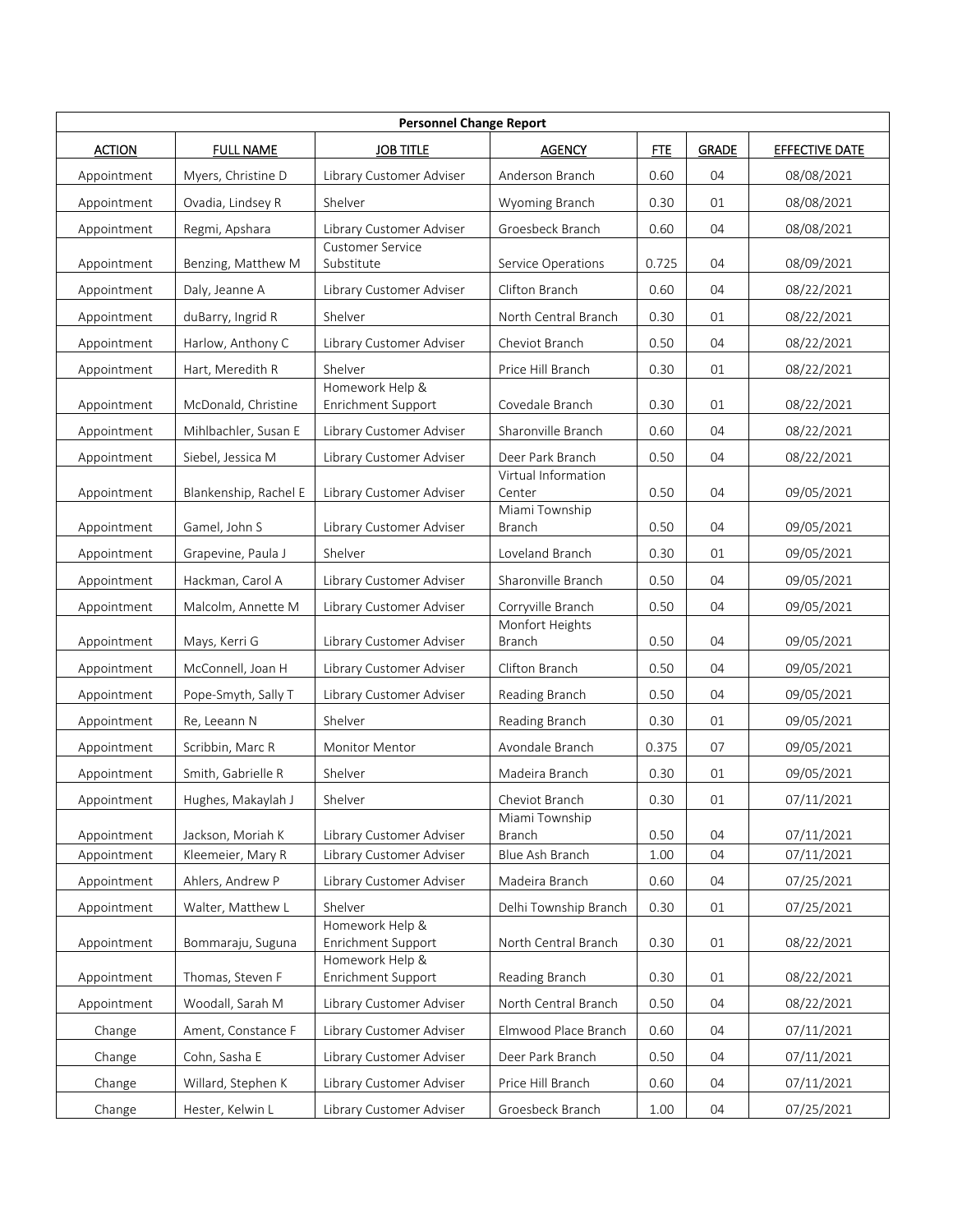| <b>Personnel Change Report</b> |                                      |                               |                                  |            |              |                       |  |
|--------------------------------|--------------------------------------|-------------------------------|----------------------------------|------------|--------------|-----------------------|--|
| <b>ACTION</b>                  | <b>FULL NAME</b>                     | <b>JOB TITLE</b>              | <b>AGENCY</b>                    | <b>FTE</b> | <b>GRADE</b> | <b>EFFECTIVE DATE</b> |  |
| Change                         | McCoucha, Rachel C                   | Library Customer Adviser      | North Central Branch             | 1.00       | 04           | 07/25/2021            |  |
| Change                         | Riley, Brian J                       | Library Customer Adviser      | Corryville Branch                | 1.00       | 04           | 07/25/2021            |  |
| Change                         | Crawford, Rayya S                    | Library Customer Adviser      | Deer Park Branch                 | 1.00       | 04           | 08/08/2021            |  |
| Change                         | Johnson, Arianna N                   | Library Customer Adviser      | Deer Park Branch                 | 1.00       | 04           | 08/08/2021            |  |
| Change                         | Mushaben, Kayla S                    | Library Customer Adviser      | Norwood Branch                   | 1.00       | 04           | 08/08/2021            |  |
| Change                         | Sauer, Kathleen M                    | Library Customer Adviser      | Westwood Branch                  | 1.00       | 04           | 08/08/2021            |  |
| Change                         | Ward, Adam C                         | Library Customer Adviser      | Anderson Branch                  | 1.00       | 04           | 08/08/2021            |  |
| Change                         | Linder, William G                    | Library Customer Adviser      | Popular Library                  | 1.00       | 04           | 08/22/2021            |  |
| Change                         | Perry, Valerie S                     | Library Customer Adviser      | Groesbeck Branch                 | 0.60       | 04           | 09/05/2021            |  |
| Change                         | Themann, Marybeth                    | Library Customer Adviser      | Delhi Township Branch            | 1.00       | 04           | 09/05/2021            |  |
| Change                         | Glemaker, Jacob M                    | Youth Librarian               | Westwood Branch                  | 1.00       | 07           | 07/11/2021            |  |
|                                |                                      | TechCenter/Makerspace         | Techcenter /                     |            |              |                       |  |
| Change                         | Seguin, Abigail L<br>Cummings-Titus, | Technician<br>Homework Help & | Makerspace                       | 1.00       | 04           | 07/11/2021            |  |
| Change                         | Clarice                              | Enrichment Support            | Bond Hill Branch                 | 0.30       | 01           | 08/08/2021            |  |
| Change                         | Nichting, Alyssa A                   | Library Customer Adviser      | Covedale Branch                  | 1.00       | 04           | 08/08/2021            |  |
| Change                         | True, Sarah K                        | Library Customer Adviser      | Northside Branch<br>0.50         |            | 04           | 08/08/2021            |  |
| Change                         | Wolfley, Boris E                     | Page                          | Sorting & Materials<br>Retrieval | 1.00       | 01           | 08/22/2021            |  |
| Change                         | Kleemeier, Mary R                    | Library Customer Adviser      | Blue Ash Branch                  | 1.00       | 04           | 08/08/2021            |  |
| Change                         | Beecroft, Mandi L                    | Branch Team Leader            | Groesbeck Branch                 | 1.00       | 08           | 08/08/2021            |  |
| Change                         | Dettinger, Katy J                    | Branch Team Leader            | Delhi Township Branch            | 1.00       | 08           | 08/08/2021            |  |
| Change                         | Eck, Shannon A                       | Branch Team Leader            | North Central Branch             | 1.00       | 08           | 08/08/2021            |  |
| Change                         | Hartley, Megan R                     | Branch Team Leader            | Anderson Branch                  | 1.00       | 08           | 08/08/2021            |  |
| Change                         | Heidtmann, Melissa R                 | Youth Librarian               | Harrison Branch                  | 1.00       | 07           | 08/08/2021            |  |
| Change                         | Hull, Deborah M                      | Branch Team Leader            | Madeira Branch                   | 1.00       | 08           | 08/08/2021            |  |
| Change                         | Obrien Rhoad, Kerry<br>Α             | Branch Team Leader            | Blue Ash Branch                  | 1.00       | 08           | 08/08/2021            |  |
| Change                         | Schroeder, Claire M                  | Youth Librarian               | Groesbeck Branch                 | 1.00       | 07           | 08/08/2021            |  |
| Change                         | Snyder, Caitlin M                    | Branch Team Leader            | Harrison Branch                  | 1.00       | 08           | 08/08/2021            |  |
| Change                         | Davis, Scott W                       | Public Safety Team Leader     | Public Safety                    | 1.00       | 07           | 07/25/2021            |  |
| Change                         | Ross, Ronald P                       | Maintenance Supervisor        | Maintenance Services             | 1.00       | 07           | 07/25/2021            |  |
| Change                         | Jaafari, Leila A                     | Page                          | Sorting & Materials<br>Retrieval | 0.50       | 01           | 08/22/2021            |  |
| Change                         | Judy, Glenn A                        | Sorter                        | Sorting & Materials<br>Retrieval | 1.00       | 01           | 07/25/2021            |  |
| Change                         | Jariwala, Riya H                     | Library Customer Adviser      | St Bernard Branch                | 1.00       | 04           | 09/05/2021            |  |
| Departure                      | Barnes, Ethan E.                     | Lifelong Learning Specialist  | Lifelong Learning                | $1.00\,$   | 06           | 07/16/2021            |  |
| Departure                      | Liu, Wei J.                          | Public Safety Manager         | Public Safety                    | 1.00       | 10           | 07/23/2021            |  |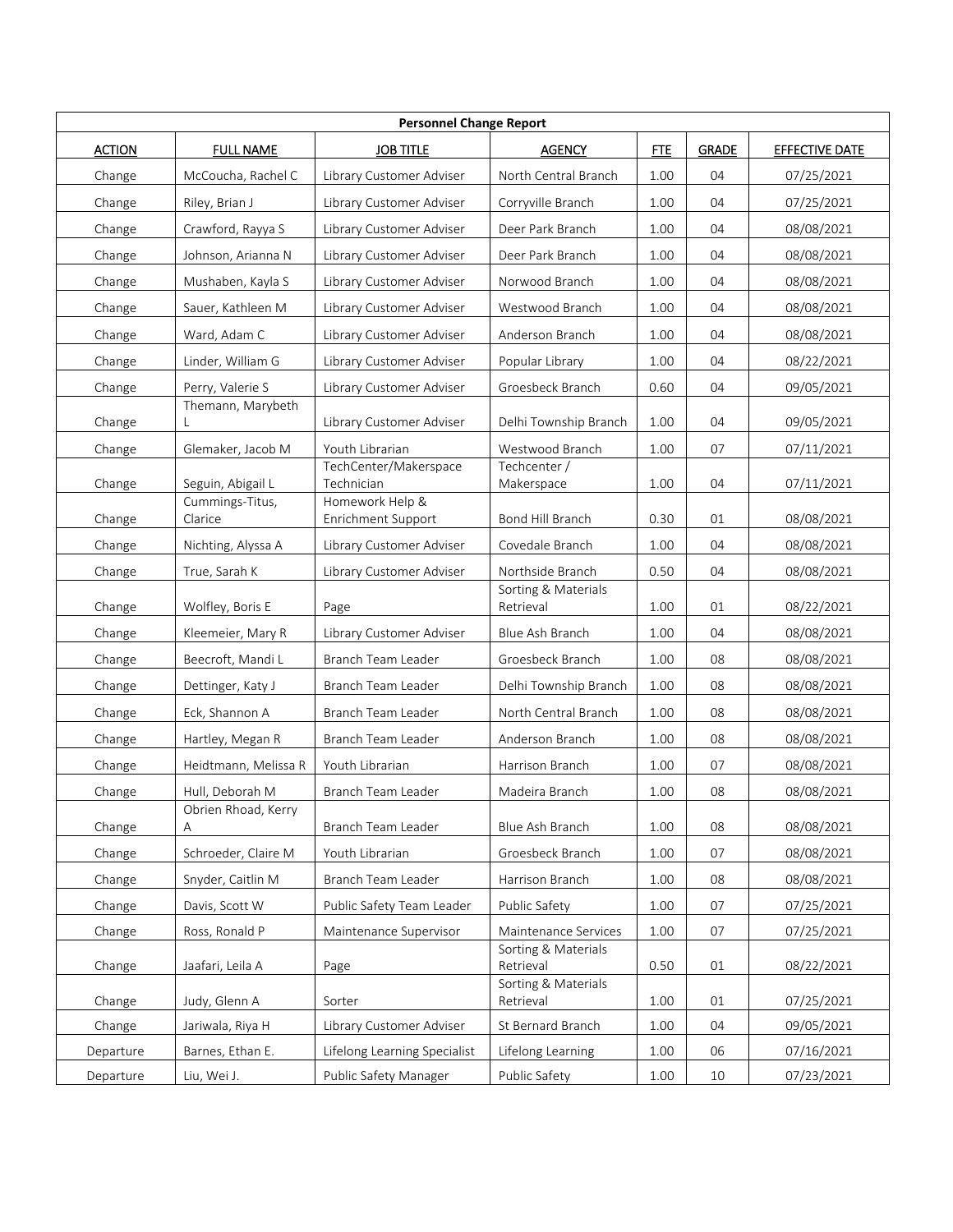| <b>Personnel Change Report</b> |                        |                                         |                                 |            |              |                       |  |
|--------------------------------|------------------------|-----------------------------------------|---------------------------------|------------|--------------|-----------------------|--|
| <b>ACTION</b>                  | <b>FULL NAME</b>       | <b>JOB TITLE</b>                        | <b>AGENCY</b>                   | <b>FTE</b> | <b>GRADE</b> | <b>EFFECTIVE DATE</b> |  |
| Departure                      | Lonneman, Kylie T.     | Shelver                                 | Green Township<br><b>Branch</b> | 0.30       | 01           | 07/28/2021            |  |
| Departure                      | Stewart, Veronica L.   | Library Customer Adviser                | Avondale Branch                 | 0.50       | 04           | 07/31/2021            |  |
| Departure                      | Siemer, Nicole K.      | Library Customer Adviser                | Miami Township<br>Branch        | 0.50       | 04           | 08/04/2021            |  |
| Departure                      | Payne, Yasmin A.       | Library Customer Adviser                | Clifton Branch                  | 0.50       | 04           | 08/10/2021            |  |
| Departure                      | Anderson, Steven J.    | HVAC Technician                         | <b>HVAC Services</b>            | 1.00       | 06           | 08/12/2021            |  |
| Departure                      | Blackmer, Geneva C.    | Library Customer Adviser                | Clifton Branch                  | 0.50       | 04           | 08/17/2021            |  |
| Departure                      | Johnson, Melinda N.    | Shelver                                 | Delhi Township Branch           | 0.30       | 01           | 08/18/2021            |  |
| Departure                      | Joyner, Erin M.        | Library Customer Adviser                | Popular Library                 | 0.50       | 04           | 08/28/2021            |  |
| Departure                      | Davidson, Joseph K.    | Library Customer Adviser                | Anderson Branch                 | 0.60       | 04           | 08/29/2021            |  |
| Departure                      | Fair, Michael P.       | Teen Librarian                          | St Bernard Branch               | 0.50       | 07           | 09/03/2021            |  |
|                                |                        |                                         | Clifton Branch                  |            | 04           |                       |  |
| Departure                      | Deckman, Haley M.      | Library Customer Adviser                |                                 | 0.50       |              | 09/03/2021            |  |
| Departure                      | Lambing, Treva J.      | Library Customer Adviser                | College Hill Branch             | 0.50       | 04           | 09/10/2021            |  |
| Departure                      | Tegge, Jessica L.      | Library Customer Adviser                | Bond Hill Branch                | 0.50       | 04           | 09/11/2021            |  |
| Departure                      | Temple, Alex R.        | Library Customer Adviser                | Madisonville Branch             | 0.50       | 04           | 09/15/2021            |  |
|                                |                        | <b>Customer Service</b>                 |                                 |            |              |                       |  |
| Departure                      | Holmes, Paige A.       | Substitute                              | Service                         | 0.725      | 04           | 07/27/2021            |  |
| Departure                      | Bratton, Benjamin M.   | Library Customer Adviser                | Avondale Branch                 | 0.50       | 04           | 07/28/2021            |  |
| Departure                      | Ament, Constance F.    | Library Customer Adviser                | Elmwood Place Branch            | 0.60       | 04           | 08/09/2021            |  |
| Departure                      | Turner, Christina A.   | Homework Help Aide                      | Avondale Branch                 | 0.30       | 01           | 08/18/2021            |  |
| Departure                      | Johnson, Linda D.      | Library Customer Adviser                | Mt. Healthy Branch              | 1.00       | 04           | 08/23/2021            |  |
| Departure                      | Kim, Yungeun           | Homework Help &<br>Enrichment Assistant | Pleasant Ridge Branch           | 0.30       | 01           | 08/26/2021            |  |
| Departure                      | Walton, Gary L.        | Library Customer Adviser                | Deer Park Branch                | 0.50       | 04           | 08/13/2021            |  |
| Departure                      | Longeway, Alyssa M.    | Library Customer Adviser                | Cheviot Branch                  | 0.50       | 04           | 07/14/2021            |  |
|                                | Machenheimer,          |                                         |                                 |            |              |                       |  |
| Departure                      | Cassandra E.           | Library Customer Adviser                | Loveland Branch                 | 0.50       | 04           | 07/30/2021            |  |
|                                |                        |                                         | Monfort Heights                 |            |              |                       |  |
| Departure                      | Wakelam, Haley K.      | Library Customer Adviser                | Branch                          | 0.50       | 04           | 07/30/2021            |  |
| Departure                      | Brewer, Lori A.        | <b>Customer Service</b><br>Substitute   | Service                         | 0.725      | 04           | 07/22/2021            |  |
|                                | Avila Turcios, Fabiola |                                         |                                 |            |              |                       |  |
| Departure                      |                        | Library Customer Adviser                | Popular Library                 | 0.50       | 04           | 07/24/2021            |  |
| Departure                      | Allaire, Margaret A.   | Shelver                                 | Deer Park Branch                | 0.30       | 01           | 07/29/2021            |  |
| Departure                      | James, Cara M.         | Shelver                                 | Westwood Branch                 | 0.30       | 01           | 08/07/2021            |  |
|                                |                        |                                         | Sorting & Materials             |            |              |                       |  |
| Departure                      | Schutte, Olivia M.     | Page                                    | Retrieval                       | 1.00       | 01           | 09/01/2021            |  |
| Departure                      | Spieser, Grace E.      | Library Customer Adviser                | Delhi Township Branch           | 0.50       | 04           | 09/04/2021            |  |
|                                |                        |                                         | Sorting & Materials             |            |              |                       |  |
| Departure                      | Cox, Madison K.        | Sorter                                  | Retrieval                       | 1.00       | 01           | 09/08/2021            |  |
| Departure                      | Jobson, Heather V.     | Children's Librarian                    | Loveland Branch                 | 1.00       | 07           | 09/10/2021            |  |
| Departure                      | Zigelmier, Harry E.    | Maintenance Technician                  | Maintenance Services            | 1.00       | 05           | 09/10/2021            |  |
| Departure                      | Miceli, Luke M.        | Shelver                                 | Wyoming Branch                  | 0.30       | 01           | 07/31/2021            |  |
| Departure                      | McKenney, Nia C.       | Library Customer Adviser                | Norwood Branch                  | 0.50       | 04           | 07/31/2021            |  |
| Departure                      | Coleman, Mary E.       | Library Customer Adviser                | Groesbeck Branch                | 0.60       | 04           | 08/06/2021            |  |
| Departure                      | Owens, Delaney W.      | Shelver                                 | Hyde Park Branch                | 0.30       | 01           | 08/06/2021            |  |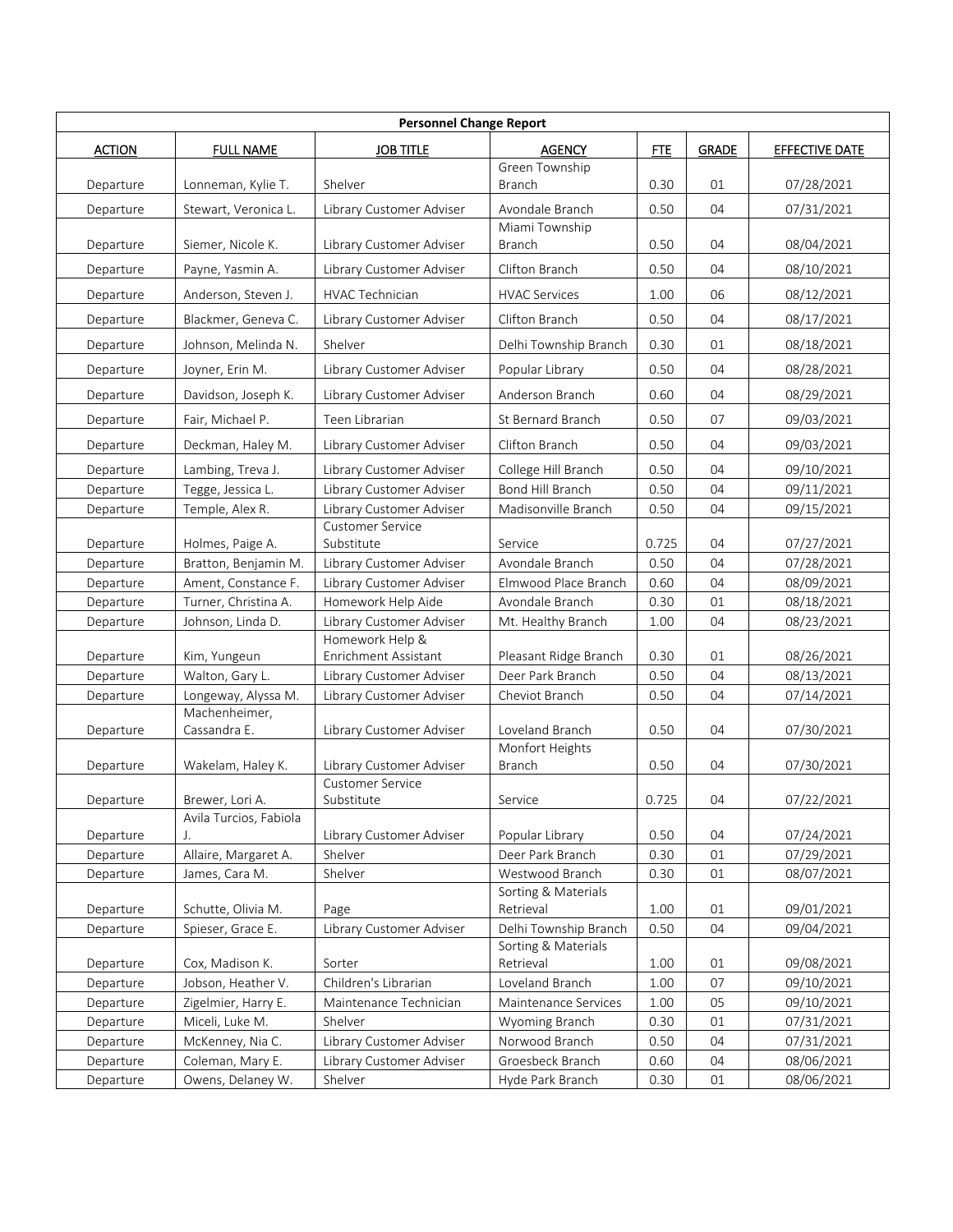| <b>Personnel Change Report</b>  |                          |                                                       |                                  |            |              |                       |
|---------------------------------|--------------------------|-------------------------------------------------------|----------------------------------|------------|--------------|-----------------------|
| <b>ACTION</b>                   | <b>FULL NAME</b>         | <b>JOB TITLE</b>                                      | <b>AGENCY</b>                    | <b>FTE</b> | <b>GRADE</b> | <b>EFFECTIVE DATE</b> |
|                                 |                          |                                                       | Sorting & Materials              |            |              |                       |
| Departure                       | Garbsch, Grace E.        | Shelver                                               | Retrieval                        | 0.60       | 01           | 08/12/2021            |
| Departure                       | Prachar, Gabrielle E.    | Shelver                                               | Anderson Branch                  | 0.30       | 01           | 08/12/2021            |
| Departure                       | Song, Maria H.           | Library Customer Adviser                              | College Hill Branch              | 0.50       | 04           | 08/14/2021            |
| Departure                       | Krishnan, Ashwini        | Shelver                                               | Madeira Branch                   | 0.30       | 01           | 08/31/2021            |
| Departure                       | Hein, Natalie M.         | Shelver                                               | Anderson Branch                  | 0.30       | 01           | 09/02/2021            |
| Departure                       | Lane, Benjamin R.        | Maintenance Technician<br>Entry Level                 | Maintenance Services             | 1.00       | 03           | 07/16/2021            |
| Promotion                       | Meyer, Jenifer           | Library Customer Specialist                           | Groesbeck Branch                 | 1.00       | 05           | 07/11/2021            |
| Promotion                       | Smith, Christopher W     | Branch Team Leader                                    | Deer Park Branch                 | 1.00       | 08           | 07/11/2021            |
| Promotion                       | Meyer, Brooke M          | Lifelong Learning Specialist                          | Lifelong Learning                | 1.00       | 06           | 07/25/2021            |
| Promotion                       | Bodenstein, Shannon<br>M | Library Customer Adviser                              | Loveland Branch                  | 0.50       | 04           | 08/08/2021            |
| Promotion                       | Dumont, Sally K          | Cataloging Team Lead                                  | Cataloging &<br>Processing       | 1.00       | 08           | 08/08/2021            |
| Promotion                       | Pellegrino, Mario A      | Library Customer Specialist                           | Deer Park Branch                 | 1.00       | 05           | 08/08/2021            |
| Promotion                       | Rhodus, Bailey M         | Library Customer Adviser                              | Popular Library                  | 0.50       | 04           | 08/08/2021            |
| Promotion                       | Robinson, Justin S       | Library Customer Specialist                           | St Bernard Branch                | 1.00       | 05           | 08/08/2021            |
| Promotion                       | Wallpe, Taylor           | Library Customer Specialist                           | Popular Library                  | 1.00       | 05           | 08/08/2021            |
| Promotion                       | Brown, Cheyanne N        | Library Customer Adviser                              | Oakley Branch                    | 0.50       | 04           | 08/22/2021            |
| Promotion                       | Chittock, Sharon G       | Youth Librarian                                       | Popular Library                  | 1.00       | 07           | 08/22/2021            |
| Promotion                       | Amrein, Clarity M        | Community Content<br>Coordinator                      | Genealogy & Local<br>History     | 1.00       | 07           | 09/05/2021            |
| Promotion                       | Kinnen, Anna M           | Library Customer Specialist                           | Popular Library                  | 1.00       | 05           | 09/05/2021            |
| Promotion                       | Mallstrom, Diane M       | Materials Selection &<br><b>Acquisition Assistant</b> | Materials Selection &<br>Acq     | 1.00       | 04           | 09/05/2021            |
| Retirement                      | Blye, Tangye F.          | Shelver                                               | Sorting & Materials<br>Retrieval | 1.00       | 01           | 07/23/2021            |
| Retirement                      | Keeshan, Mary C.         | Library Customer Adviser                              | <b>Blue Ash Branch</b>           | 1.00       | 04           | 07/31/2021            |
| Retirement                      | Agbaje, Olubunmi O.      | TechCenter/Makerspace<br>Technician                   | Techcenter /<br>Makerspace       | 0.50       | 04           | 08/12/2021            |
| Retirement<br>7/11/21 - 9/18/21 | Brown, Carolyn           | Acquisitions Specialist                               | Materials Selection &<br>Acq     | 1.00       | 05           | 09/07/2021            |

- Statistical Report for September 2021.
- Statistical Highlight LibCal Room Bookings.
- Investment Report (summary of invested balances) as of September 30, 2021.

Cincinnati and Hamilton County Public Library **Investment Summary as of September 30, 2021** 

|                                | Amount             | Amount             |  |
|--------------------------------|--------------------|--------------------|--|
|                                | As of $08/31/2021$ | As of $09/30/2021$ |  |
| <b>Fifth Third Investment:</b> |                    |                    |  |
| General Fund                   | \$6,500,000.00     | \$7,000,000.00     |  |